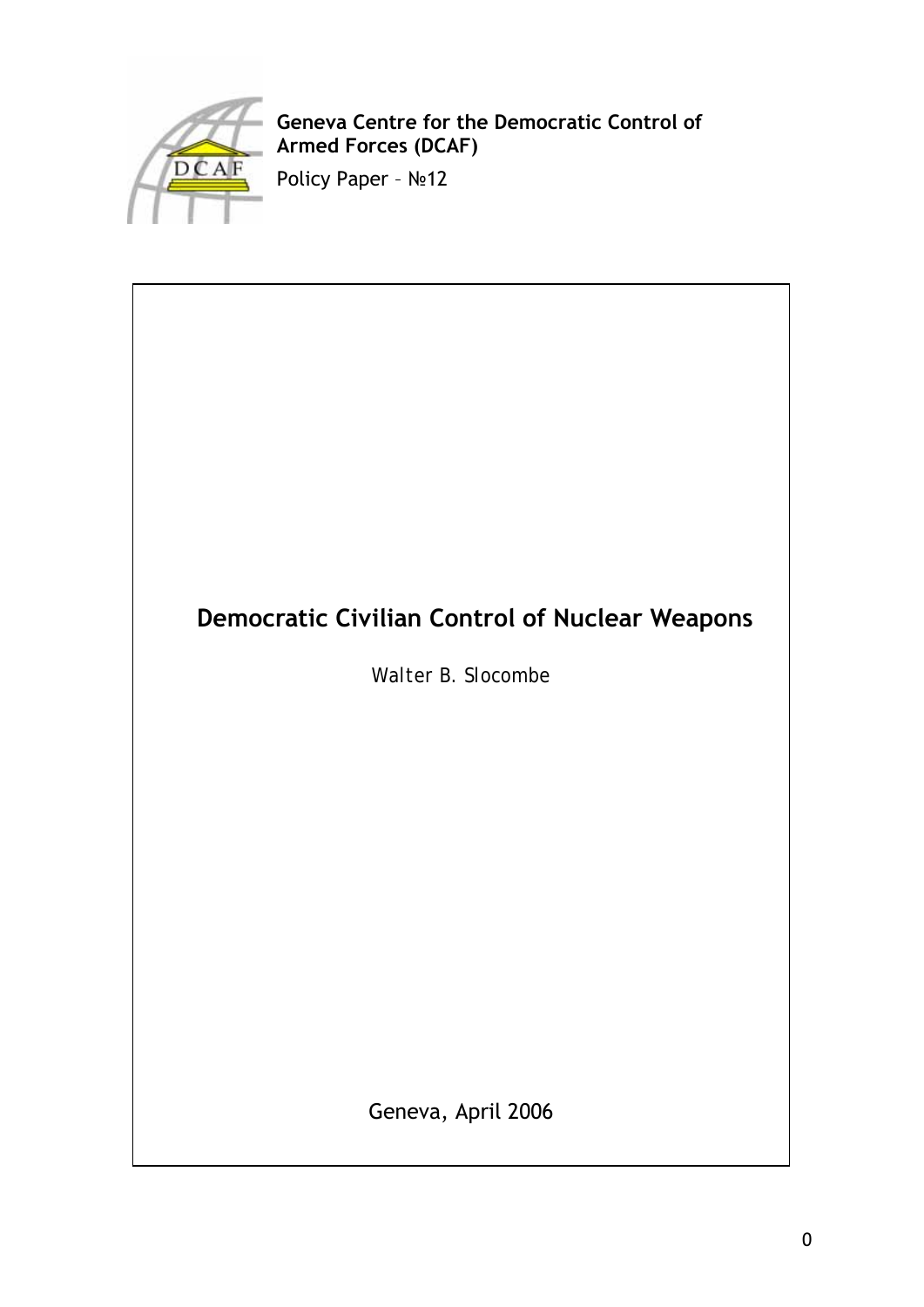### **GENEVA CENTRE FOR THE DEMOCRATIC CONTROL OF ARMED FORCES (DCAF)**

**POLICY PAPER – №12** 

# **Democratic Civilian Control of Nuclear Weapons**

*Walter B. Slocombe*

Geneva, April 2006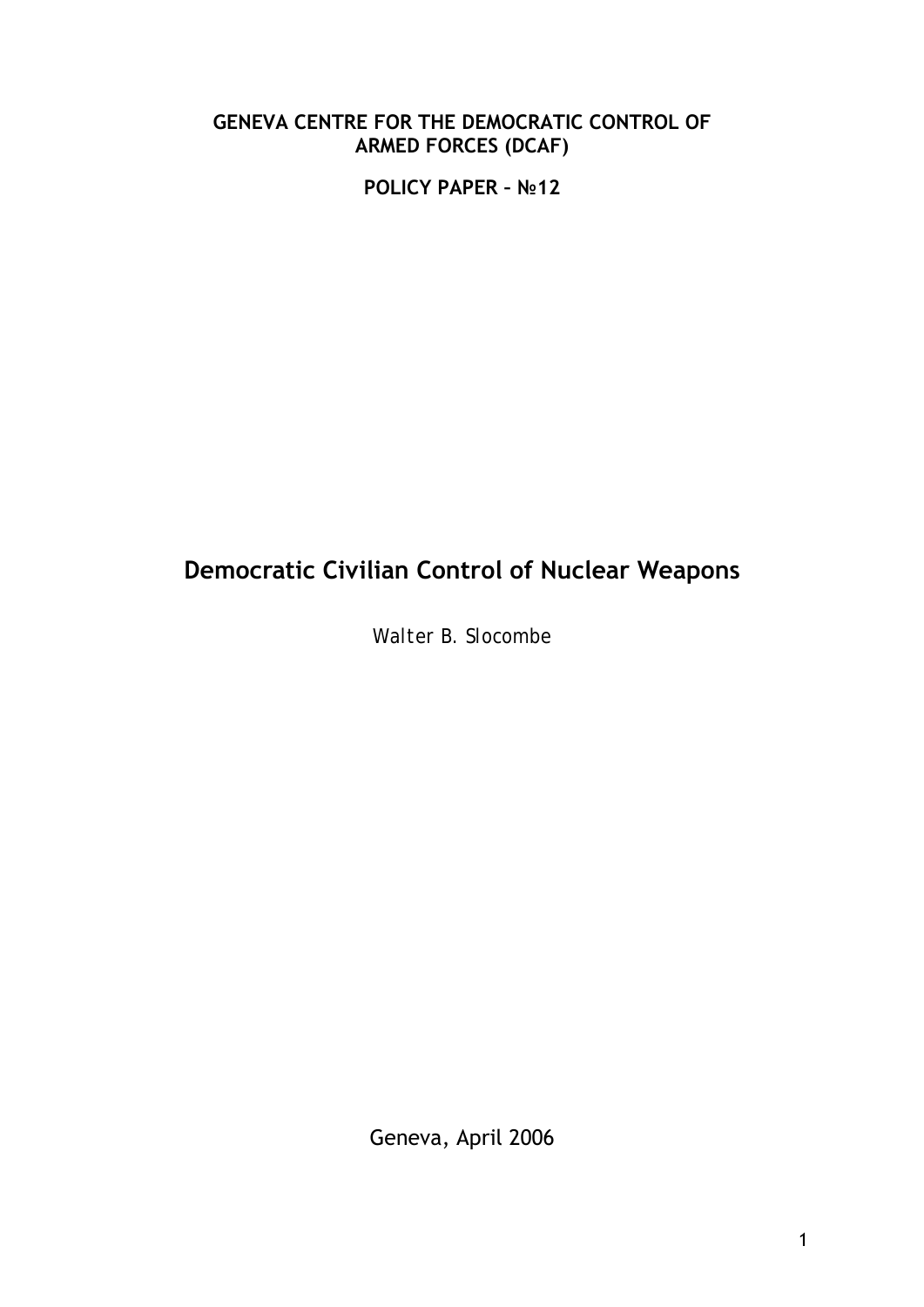### **About the Author**

Walter B. Slocombe is partner at the Washington DC law firm of Caplin and Drysdale Attorneys and Member of the International Advisory Board of the Geneva Centre for the Democratic Control of Armed Forces (DCAF). He was U.S. Under Secretary of Defense for Policy (1994-2001) and Director of the U.S. Department of Defense Task Force on the Strategic Arms Limitation Talks (SALT), 1977-1981.

Copyright © 2006 by the Geneva Centre for the Democratic Control of Armed Forces

ISBN 92-9222-044-6

1

DCAF Policy Papers offer debate and policy recommendations on issues of security governance. These works are commissioned by DCAF.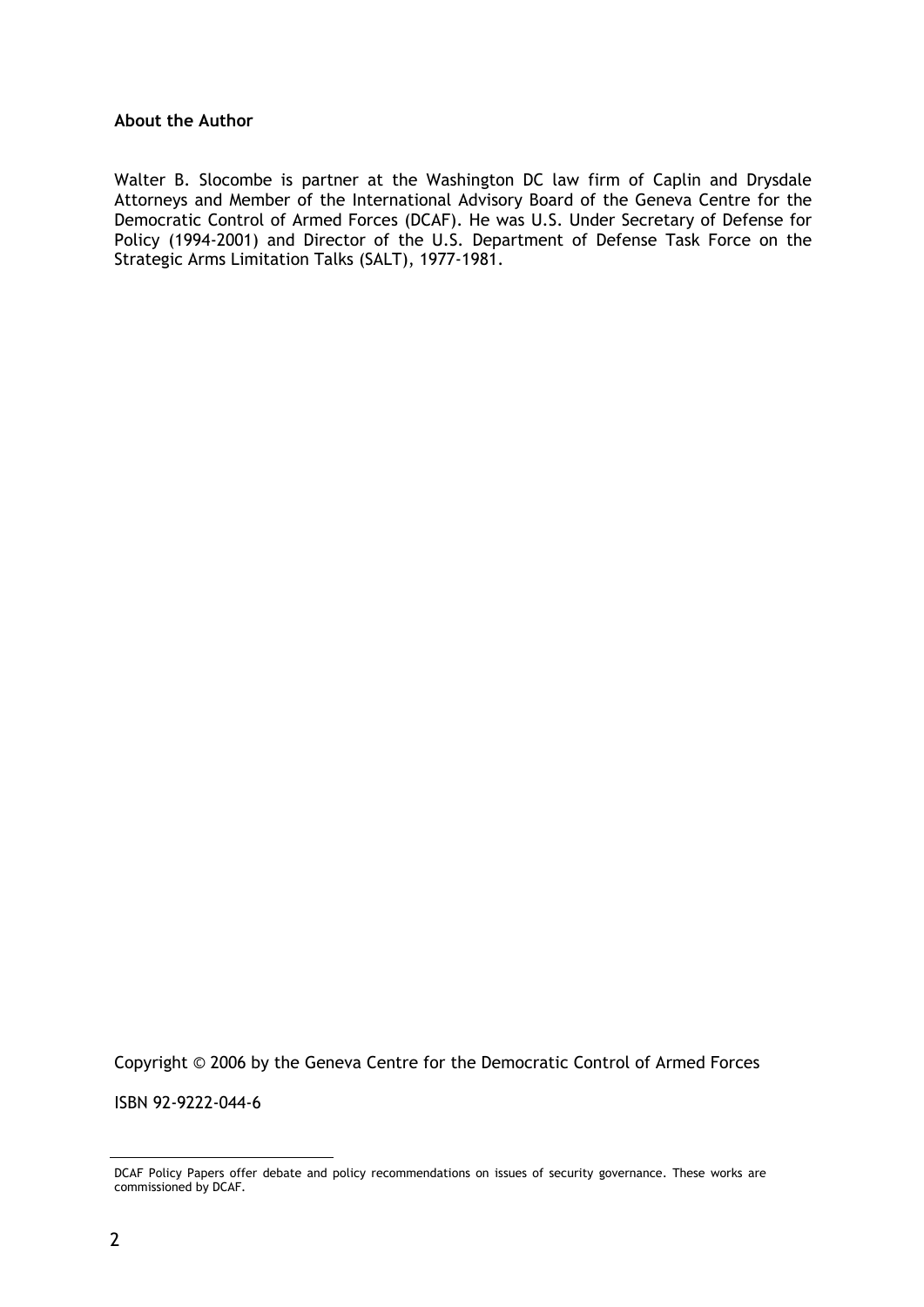# **Table of Contents**

| 5.2. Nuclear Weapons' Programs and Funding as Instruments of Civilian Control21 |
|---------------------------------------------------------------------------------|
| 5.1. Civilian Control and Nuclear Policy, Strategy, Programs, and Plans  16     |
|                                                                                 |
|                                                                                 |
|                                                                                 |
| 2. The Relevance of Democratic and Civilian Control of Nuclear Weapons 3        |
|                                                                                 |

<u>.</u>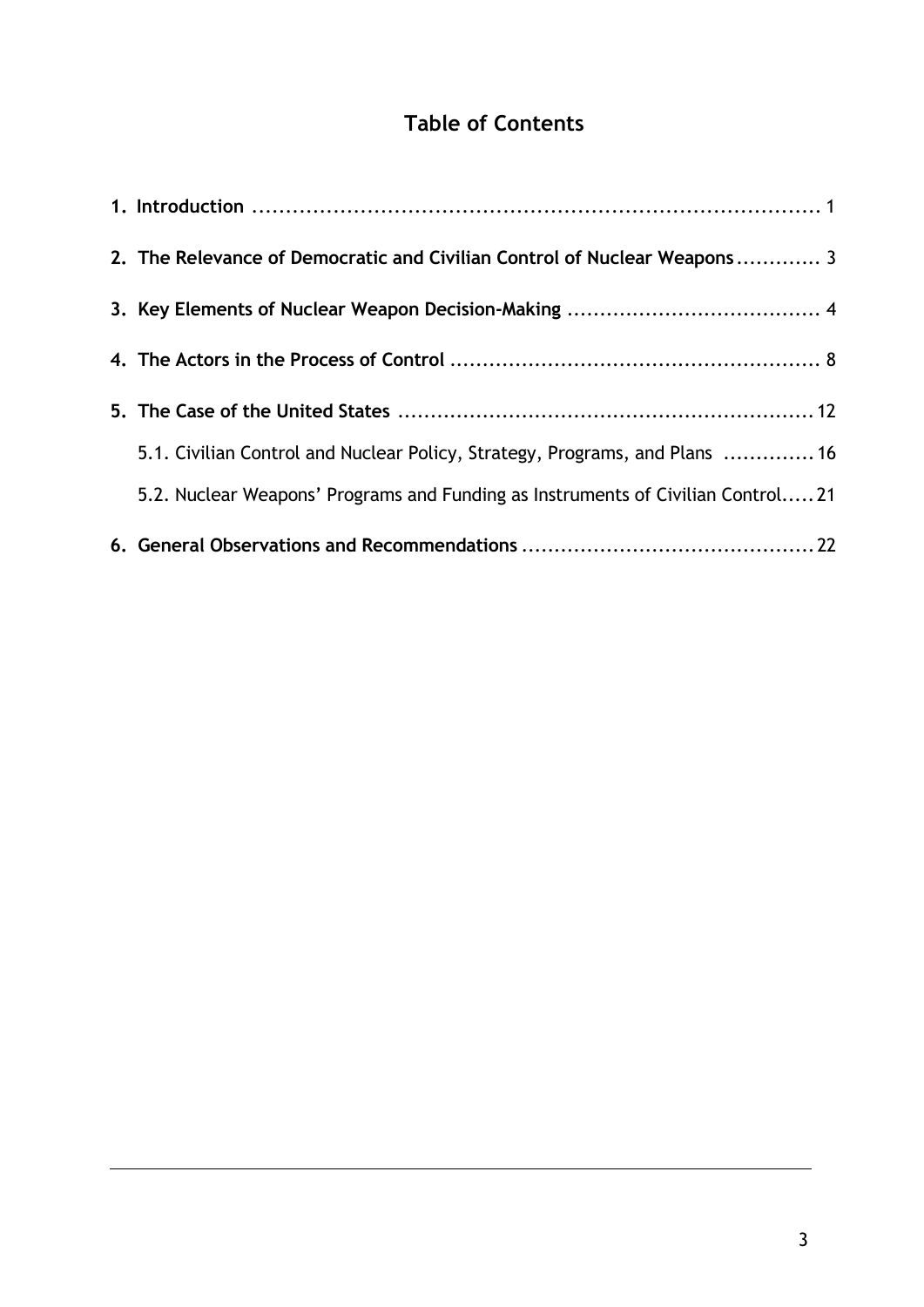# **Democratic Civilian Control of Nuclear Weapons**

*Walter B. Slocombe* 

# **1. Introduction**<sup>1</sup>

Democratic civilian control of nuclear weapons remains of central importance despite all the changes in the post-Cold War world and in the role of nuclear weapons. The continued existence of nuclear weapons in the military potential of major countries, together with the prospect of others acquiring them, means that political systems will need to continue to grapple with the question of how to control these weapons – both to serve national interests and to avoid the horror of nuclear war.

It is remarkable that the world got through the Cold War without a nuclear weapon being detonated in anger after Hiroshima and Nagasaki, but the question, however important, of why that happened is a historical one. The question for practical policy today is how the world – still possessed of many nuclear weapons – will get through the rest of history without a nuclear disaster. To be sure, nuclear deterrence between the United States and Russia is no longer at the core of international security policy as was the case for such a long time. That is unequivocally a good thing. There is, in contemporary discussion of international security issues, a good deal of misplaced nostalgia about how wonderful, or at least how simple, the Cold War was, when, supposedly, there were only two players and it was easy to figure out who the enemy was – and to imagine that its leadership was, however objectionable, basically risk-averse and self-protecting, so that deterrence would work well. But, while the problems of the Cold War may, in retrospect, seem to have been straightforward, they were truly terrible problems, and not having to worry about whether the two superpowers will somehow stumble into a fatal conflict is a huge benefit.

However, it is certainly still the case that the end of the Cold War US-Soviet confrontation has not brought the end of nuclear weapons problems, much less the end of history. The US and Russia, the two nuclear superpowers, still maintain literally thousands of weapons, and at least five other nations – Britain, France, China, as well as India and Pakistan by their own declaration, and Israel by common repute – each possesses tens to a few hundred weapons with the prospect of other countries, beginning with North Korea and Iran, joining the "club" and likely inducing still more to follow.2 Moreover, there is the grim possibility – whether immediate or remote – of non-state organisations, notably fanatic Islamist groups,

<u>.</u>

<sup>1</sup> This Policy Paper is part of a DCAF research project that will conclude in 2007 with the publication of *Governing Nuclear Weapons: Opportunities and Constraints for Democratic Accountability and Civilian Control of Nuclear Weapons*. More information about the research project is available at www.dcaf.ch/civnuc/\_index.cfm. See also Born, H., 'Civilian Control and Democratic Accountability of Nuclear Weapons', in: Hänggi, H. and Winkler, T., *Challenges of Security Sector Governance* (LIT Verlag: Münster 2003); Born, H., 'National governance of nuclear weapons: opportunities and constraints', in: *SIPRI 2006, Armaments, disarmaments and international security*, Oxford University Press, Oxford, 2006.<br><sup>2</sup> A large number of other states, including seme not particularly well, advanced by general economic.

 $^2$  A large number of other states, including some not particularly well advanced by general economic or technological standards, could likely acquire a nuclear weapons capability – whether by indigenous efforts, black market acquisition, or some combination – within a relatively brief period – up to several years – of a decision to do so.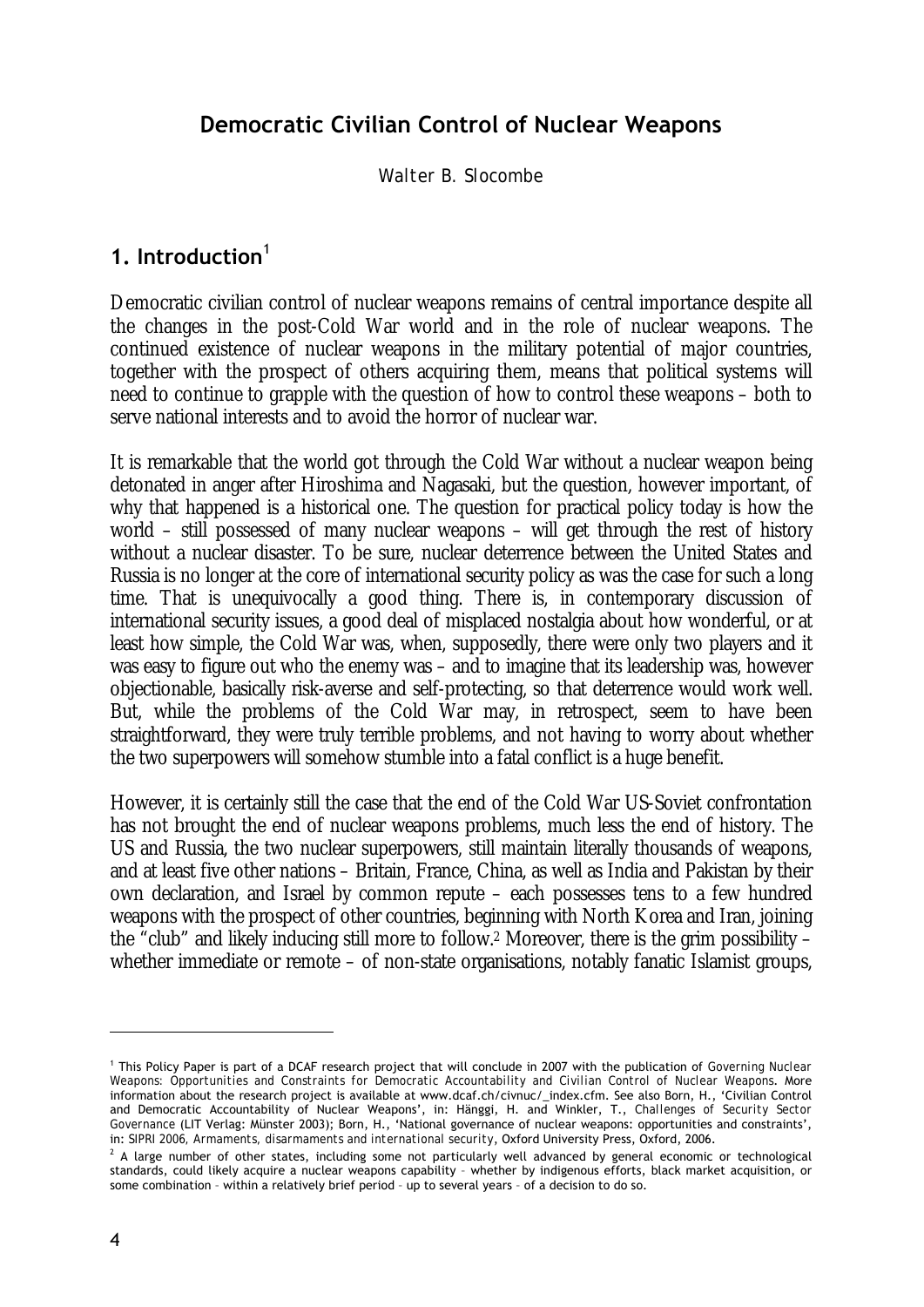getting possession of some degree of capability to mount terror campaigns using nuclear technology.<sup>3</sup>

Thus nuclear weapons and their governance remain immensely important in international relations – and not simply in terms of seeking to prevent them from becoming available to more actors. At a minimum, for all the declared and de facto nuclear weapon states, there will remain issues of force structure, mission, and doctrine about which important decisions still have to be made – and there remains the awful prospect that at some point nations will need, or choose, to face the issue of whether to launch a nuclear attack. The specific questions that will continue to confront a nuclear weapon state, or one that has a realistic option of becoming one, include:

- Whether to take the necessary steps to develop, or otherwise acquire, nuclear weapons;
- How and, indeed, whether to maintain and modernise its nuclear forces, including decisions on the size of the force, what weapons types and delivery systems to have, how weapons and their means of delivery are to be based, and how communication with the operational managers of the forces are to be secured;
- What are the purposes of nuclear weapons in the current international (and, in some cases, domestic) context in which the possessor finds itself;
- What is the governing strategy and military doctrine the forces are to serve  $-$  if deterrence, the deterrence of what, if coercion, of whom and to what ends;
- What can the state accept in terms of limits on its own forces as further steps in arms control, including those designed to support a more effective non-proliferation regime;
- How and when should the weapons be used operationally in what contingencies, against what targets; and
- Who should have what measures of physical and legal control over them, and who should make the ultimate decision on their use.

The focus of this paper is not on what ought to be the substantive answers to such questions, but rather on by whom – by what institutions and authorities acting under what procedures – they should be answered, and in particular, how the principles of democratic control of military power should be applied to these most potent of weapons. For the governance of these immensely powerful weapons presents fundamental issues, not just of substantive policy, but of the legitimacy of the decision-making process for them and of the application of basic principles of democratic government to such decisions.

<sup>1</sup>  $3$  The issue of the feasibility of non-state actors getting actual nuclear weapons - as contrasted to material for a "dirty" bomb, i.e., one spreading radioactive material but not achieving a nuclear yield – is more complicated, but the possibility cannot be dismissed, if only because of opportunities that may exist for theft or diversion from, or cooperation by, a nuclear-armed state. The book *The Nuclear Tipping Point* by Campbell, Einhorn and Reis (Eds) (Brookings Institution Press, Washington DC, 2004) is a recent comprehensive discussion of how specific nations that are technically capable of "going nuclear" might approach the issue of reversing past decisions to abjure nuclear weapons – including the question of by whom and how such decisions would be made in the countries concerned.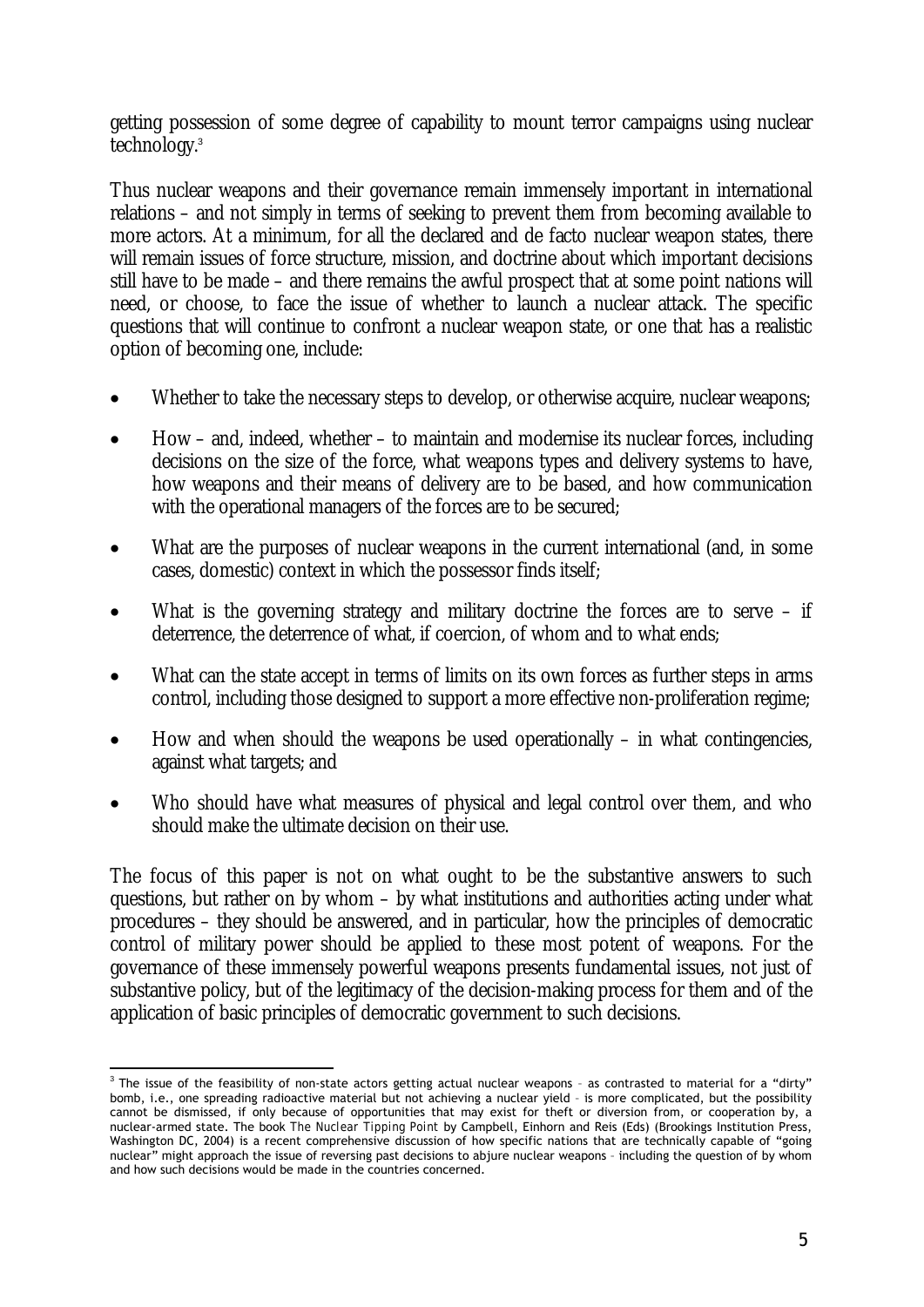Accordingly, the paper addresses how control over nuclear weapons can, and should, be exercised by the civilian authorities, and, in particular, how it should be exercised by duly constituted democratic governments. The focus is heavily on the on the case of the United States, not only because of personal experience, but because the US has the largest nuclear arsenal and has the longest, and in most respects the most open, historical record to examine.

# **2. The Relevance of Democratic and Civilian Control of Nuclear Weapons**

A central general issue of democratic and constitutional government is that of control over military forces and their use, including:

- How to balance democratic accountability with military professionalism and the need for quick decisions;
- The need to balance transparency, which is a central value of the democratic process, with legitimate military – operational and technical requirements for secrecy (and, in many cases, how to overcome the impulse of the professionals to reject what they regard as outside interference in matters in which they have unique competence and the impulse of outsiders to indulge in just such interference);
- Who within a governmental structure is to exercise "civilian" control  $-$  in particular, what, if any, role should be exercised by the legislative, as contrasted to the executive, branches of government, and how broadly decisional authority should be shared within the executive;4
- What is the appropriate role for public debate on, and for media and "outside expert" discussion of, decisions on military questions that have profound implications for the society?

These broad issues of civilian control of military forces are difficult enough in the general case of military policy and decisions on war and peace, but they are particularly difficult in the context of nuclear weapons:

- First of all, the stakes are immense. It is still possible however unlikely that a small number of people could unilaterally take decisions that would produce virtually instantaneous, immense destruction, certainly for at least one of the parties to a nuclear conflict, quite possibly for all of them, and perhaps for the broader world. And for some of the declared and de facto nuclear states, policy on nuclear weapons may be thought to affect – and perhaps even to determine – the survival of the state;
- It is also the case that nuclear weapons, even more than conventional military forces, have an essentially political role. Nuclear weapons certainly have an operational aspect, in the sense that questions of how they could and would be used underlie issues of

<sup>&</sup>lt;u>.</u> <sup>4</sup> In principle, there is also an issue of the degree to which the judicial branch is to have a role in overseeing the compliance of the military with the law. In general, that role is more limited in the military field than with respect to other fields of government activity. In the nuclear context, it is all but non-existent.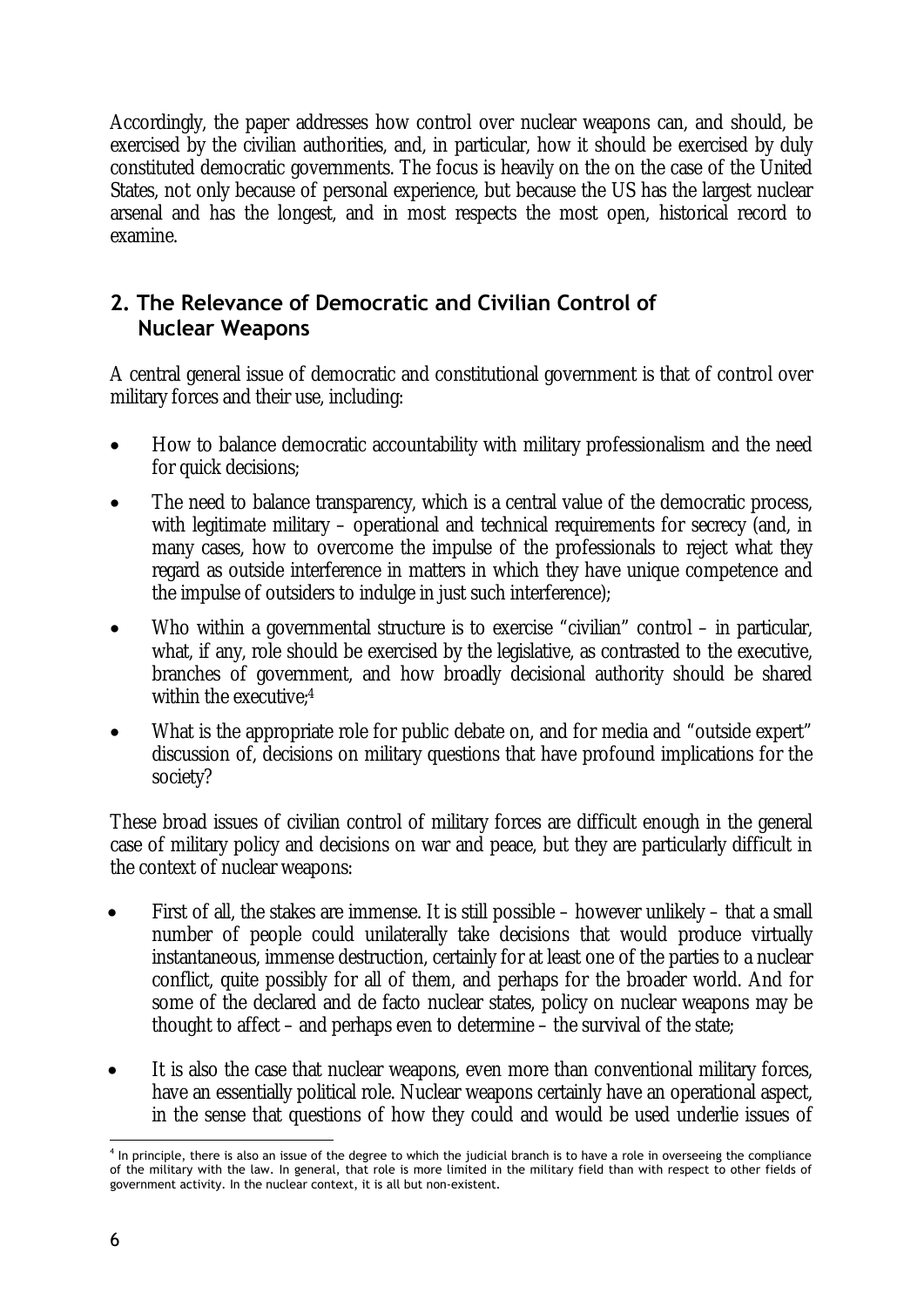how, if at all, they should be maintained. However, nuclear weapons are not primarily operational, that is, not primarily measured by their possible combat use, in the way that even missile defences, and much less army divisions, tanks, submarines or aircraft carriers, or fighter or bomber aircraft are. So the policy and doctrinal aspects of nuclear weapons control have a central political function and, therefore, are inevitably a part of the political system and of broader questions of national strategy and foreign relations;

- Nuclear weapons have a special mystique of secrecy. All military forces and preparations have some element of secrecy, but, to a much greater extent than with most other forms of military force, the whole history and biography of nuclear weapons – whether they are being built, how they work, how many exist, where and how they are deployed, and, especially how they would be used – is shrouded in secrecy. This is the case, moreover, even in countries where there is no dispute that they weapons exist and indeed a good deal is known about their numbers and characteristics and even something of the doctrines and plans for them. The weapons are technically extremely complex and, while the "trick" of how they work in principle is widely known, it remains the case that the detailed engineering and manufacture of a workable weapon is a complex – and in some respects still a hidden – formula. And the need to protect them from pre-emption – or theft – makes legitimate a fog of security about numbers, locations, movements, and the like. But the mystique of secrecy goes far beyond technical questions. Part of the point of having nuclear weapons is to exploit the uncertainty that surrounds them;
- It is also significant from the point of view of democratic control  $-$  and of the distinctions between nuclear weapons and other forms of military capability – that, with two exceptions 60 years ago in which weapons profoundly primitive by today's standards were used against two Japanese cities, no one has any actual experience in the operational use of nuclear weapons. Indeed, the number of people who have even personally *seen* a nuclear detonation is rapidly dwindling. The result is to diminish the normal gap between the professional experience of the combat-hardened soldier and the political perspective of his civilian chiefs. The fact that the discussion of nuclear weapons, happily, is carried on almost entirely in theoretical and conceptual terms has an important impact on how civilians, democratic or otherwise, influence that discussion and how the decisions are made.

### **3. Key Elements of Nuclear Weapon Decision-Making**

The question of civilian governance of the military in the context of nuclear weapons involves a spectrum of topics, spanning every stage in the existence of a nuclear weapon capability.

**Is a nation to have nuclear weapons?** In a fundamental sense the most critical nuclear weapons policy decision for a country is whether to have nuclear weapons at all, second only to the question of whether to actually use them. That decision for acquisition has never been taken with any real measure of public debate, but it has everywhere had a heavy – indeed decisive – element of being a political, rather than a military, decision. Even allowing for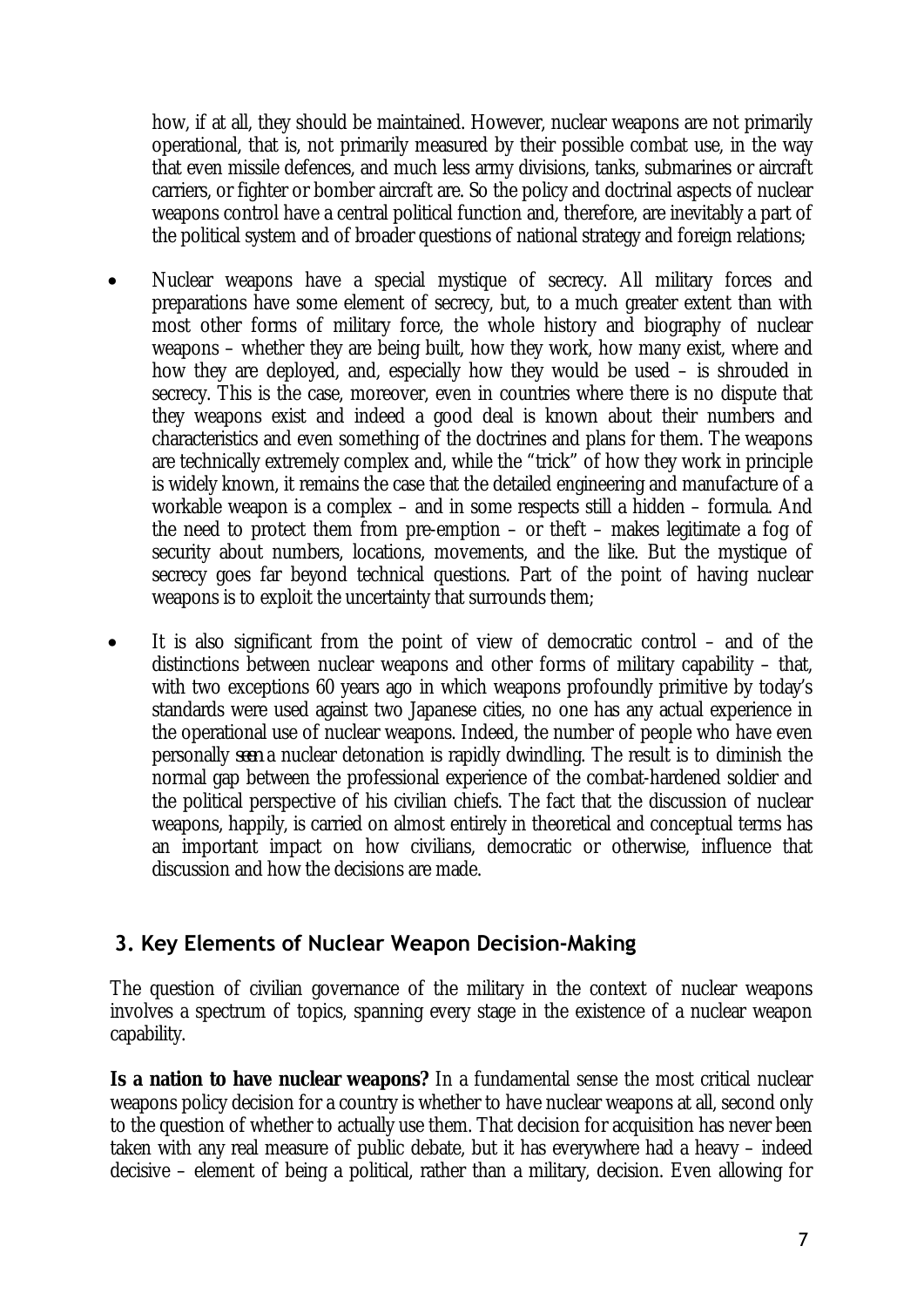special situations – such as China or Pakistan – where the military and political leadership were closely intertwined, the basic acquisition decision has been made by the political leadership, albeit with military input.

But it is equally true that, while the decision has been "political," and in most cases "civilian," it has been only a very restricted inner core of the national leadership that has been involved. No country has yet acquired nuclear weapons after a meaningful public debate on whether to do so, and parliamentary knowledge, not to speak of oversight or control, of the basic acquisition decision has been minimal. And that is as true of the democracies that have nuclear weapons as it is of the dictatorships. Interestingly, some countries, including Germany and Japan, have taken the *negative* decision – that is not to develop nuclear weapons – by a much more public process, involving considerable explicit public debate. But even most negative decisions – those of Canada, Sweden, and others – have been made by a very small circle of civilian executive branch leaders and their most senior military and scientific advisors, with at best only the most minimal parliamentary, much less public or media, input. 5

**How is the force to be maintained and modernised?** Once a nation has a nuclear force, there continues to be a need for decisions on its scale and shape. The most prominent are decisions on how, if at all, to modernise and strengthen the force and its delivery systems and other support elements. But possessing a nuclear force compels not only technical acquisition decisions, which are in some sense merely the equivalent of decisions on whether a nation should buy high performance fighter aircraft or make any other major military investment, but also resolution of issues of subordination and custody, and of the organisational structure by which the nuclear weapons are managed and controlled. Here the record of democratic participation is much more varied. In some cases, including the US, and to a lesser degree, Britain, with revelation of the existence of nuclear weapons – and the passage time – the veils of secrecy have parted considerably; in others – even highly democratic states with vigorous public debate on many public issues, including France and Israel – decisions about the maintenance and modernisation of the nuclear force remain virtually as tightly held as the initial decision.6

What is the nation's strategy for nuclear weapons? Closely linked to the decision to build and maintain a nuclear force are questions about the strategy, i.e., the fundamental principles of policy and purpose that will define how a country sees its nuclear weapons as serving its national objectives and how it will manage the force. In this regard, declaratory positions vary greatly. One country, Israel, which no one seems to dispute has nuclear weapons, resolutely declines to say so, much less promulgate a policy for their use. Others – China, India, and Pakistan, barely go beyond mere acknowledgment of possession. In the United States, by contrast, there exists an extensive bibliography of official statements, which not only detail the structure of the force, but also describe, more or less completely, doctrine, policy, and even basic principles of targeting. Britain and France have each made

1

 $^5$  To be sure, there is always the possibility that the political and the military leadership in a country are so intertwined that it is difficult to make any meaningful distinction. It appears to be the case, for example, that it was military juntas in both Brazil and Argentina that chose to convert long-standing (and partially covert) nuclear research programs into a focused effort to develop nuclear weapons. R. Jones and M. McDonough, *'Argentina' and 'Brazil'*, *Tracking Nuclear Proliferation: <sup>1998</sup>*, available at www.carnegieendowment.org/publications/index.cfm 6

For a comprehensive discussion of a series of "negative" decisions, see M. Reiss, *Bridled Ambition: Why Countries Constrain Their Nuclear Capabilities.* (Woodrow Wilson Center Press, Washington DC, 1995).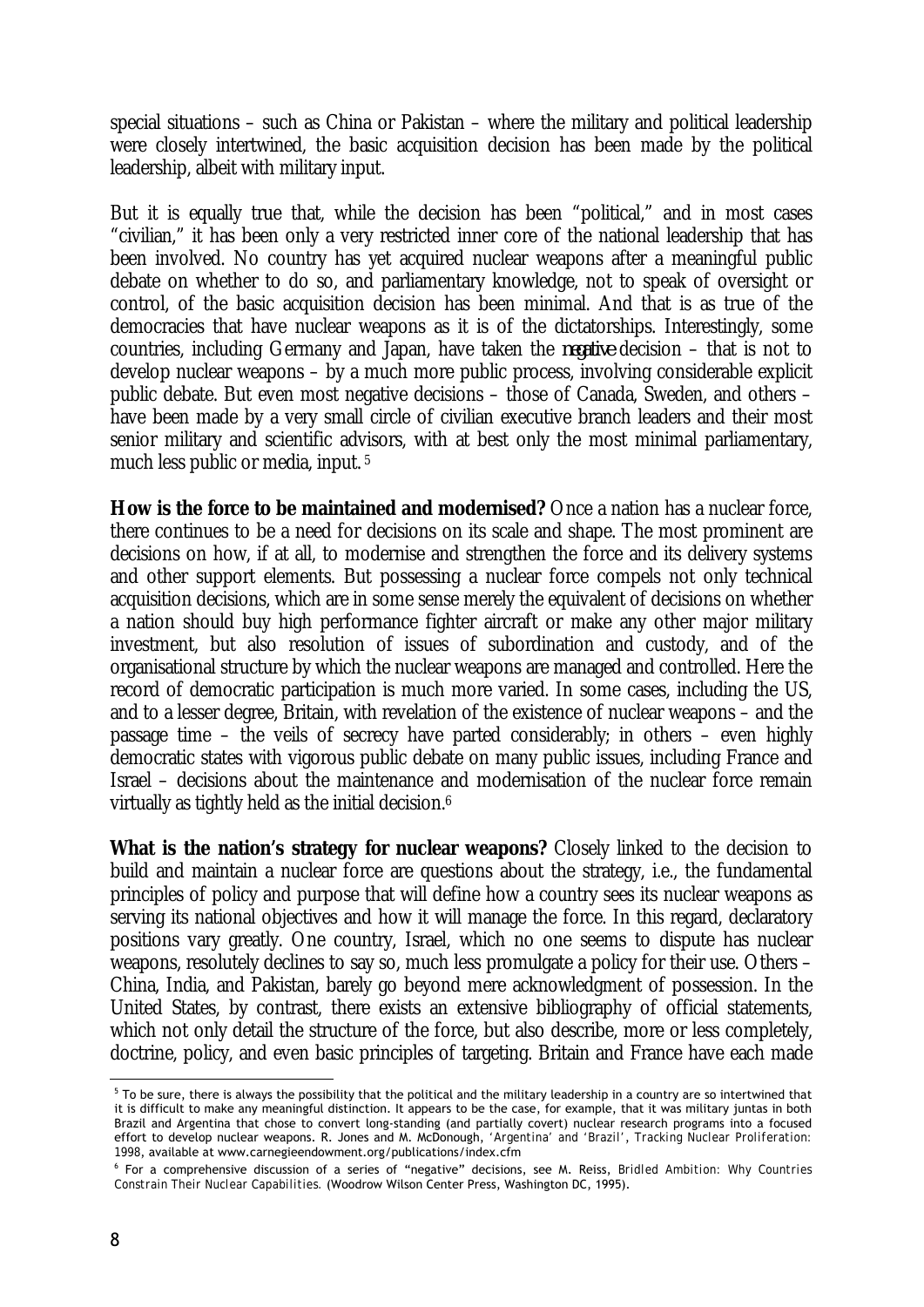official statements on the very broad outlines of their nuclear strategy, but with considerably less detail than the US. Russia has, in the last decade, with a more open political system, a recognition that nuclear weapons are the one area in which it remains an unquestionable superpower, and at least the perception of significant external military threat for which its degraded conventional forces may not be adequate, seen a outburst of public discussion – and official pronouncements – about its nuclear force and its purpose and place in Russia's overall defence strategy. But even in countries that say essentially nothing publicly about their nuclear strategy, there will need to be some internally recognised basic policy, and even in those that have a publicly declared policy, there will normally need to be confidential elaborations – and perhaps qualifications – of the public position.

**What is the plan for use of nuclear weapons?** Any nation with nuclear weapons has to make quasi-operational decisions about the circumstances in which its nuclear weapons would be used and at what targets they would be directed. That is to say, in addition to a basic strategy for a nation's nuclear force, there must be operational plans for how that force would implement the strategy. For any nuclear strategy other than pure bluff – for even the purest form of deterrence of nuclear attack by "last ditch" retaliation – to be meaningful, mere possession is not enough; there must be at least the appearance, and preferably the reality, of not only of a capacity but of practical plans actually to launch a successful attack, and to do so in the face of efforts to prevent it. Those plans will, of course, be guided by the nation's basic strategy: A country that regards nuclear weapons as serving solely to deter a threat to its very existence will face a very different operational problem from one that contemplates the possibility of using them for broader purposes, such as support of allies or of conventional force operations. Therefore, any state with nuclear weapons must decide such questions as: How do possession and possible use of nuclear weapons contribute to the nation's overall interests and objectives? Are they to be regarded as exclusively for retaliation, in the sense of being used only after a nuclear attack on the nation? Are they to be available for use where catastrophic conventional defeat looms? For threats against nations who seek to frustrate the nuclear powers less ultimate interests, say by intervening to assist in defending against the nuclear power's attack? What targets are appropriate, given the political objectives at stake? What desired military or economic effect is guiding the choice of targets? What range of options should be available to the decision-maker? To what degree are the weapons to be kept in a state of instant readiness, which has its advantages as well as its costs and dangers? Given that nuclear weapons states must anticipate that there may be very little time for deliberation or detailed planning in the sort of contingencies in which launching any part of the nuclear force would be a plausible option, what specific operational plans should be prepared in advance? Who is to have the authority to order – or withhold an order – to launch the weapons, and how to insure that the rules on the issue of authority are followed.

These are difficult issues, even at a technical level. The massive destructive power of nuclear weapons does not necessarily translate directly into a plausible concept for using them to achieve a particular military, much less a strategic, result. Moreover, even where the basic objectives are well-defined, the plans must be workable in concrete terms, detailing what units are to do what, how orders are to be transmitted, how targets are to be identified and approved, and how readiness is to be maintained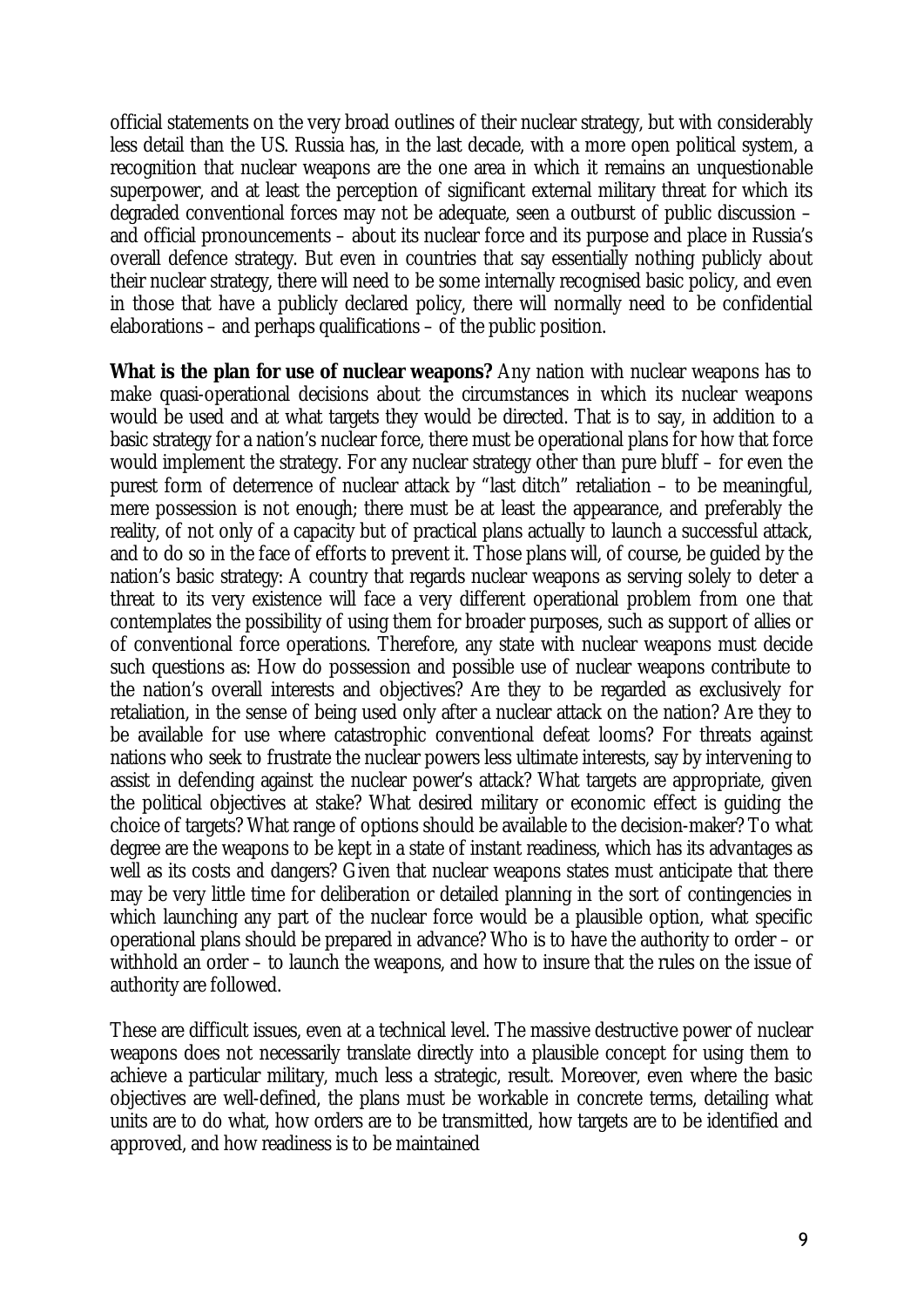**Who has authority to order the weapons to be launched and how to ensure that such an order would be carried out?** In some sense the ultimate issue from the point of view of governance of nuclear weapons is how to assure that the decisions about actual use or nonuse of the weapons are be made by the right authorities in the extreme circumstances when they would have to be made and that those decisions will be carried out. Any nation with nuclear weapons must decide who has the formal authority over a military decision that is, of all such decisions that a country may confront, the one that is clearly "too important to be left to the generals?"

In every case in which anything is known, the fundamental rule is that nuclear weapons can only be used on the authority of the most senior political leadership. This very general proposition, however, leaves much unresolved: Is the authority to be given only in "real time," i.e., in the midst of crisis and perhaps only after an enemy attack? Is there to be any form of delegation of authority, whereby the political leadership exercises its prerogative to decide by giving advance directions – and if so is the delegation to be general, or limited to certain circumstances? How is succession to the authority to decide to be determined? What is to happen if communications with any decision-maker fail under attack? Should the principle of political decision-making be re-enforced by technical measures that make it difficult, or even impossible, for the weapons to be launched or detonated without the receipt of some "key" to be transmitted to the military forces that would implement the order only in the event an attack is to be executed?

The answers to all these questions are gravely complicated by the fact that, by definition, the decision will be taken under the most trying and extreme circumstances, under heavy time pressure, and with inevitable confusion about information. In setting up a command system, the designers must balance the need for assurance of no use without authority against the need for certainty of use when authority is given.7 Accordingly, there is a concern with accidents, with unauthorised use, with the usurpation of legitimate power – and with the countervailing risk that a properly authorised order will not be carried out, whether because of hostile action that prevents it from reaching those who would have to carry it out, failure of the release "keys" to be transmitted or received properly, doubts about the order's authenticity, or simple refusal to obey.

The centrality of ultimate launch authority – and the decision to restrict that authority to the most senior political leadership – has programmatic and investment implications. A critical part of the system for control of nuclear weapons is how to base and operate them so that they are not themselves highly vulnerable (which would facilitate hostile efforts to prevent an attack order from being given or received) and how to communicate with them, both to maintain positive control and to order their use. Moreover, given fears about accidents, theft, and unauthorised use, questions of security and safety and communications will continue to require decisions.

 7 On the "always/never" problem, see P. Feaver, *Guarding the Guardians: Civilian control of Nuclear Weapons in the United States* pp. 12-28. (Cornell University Press, Ithaca, NY, 1992).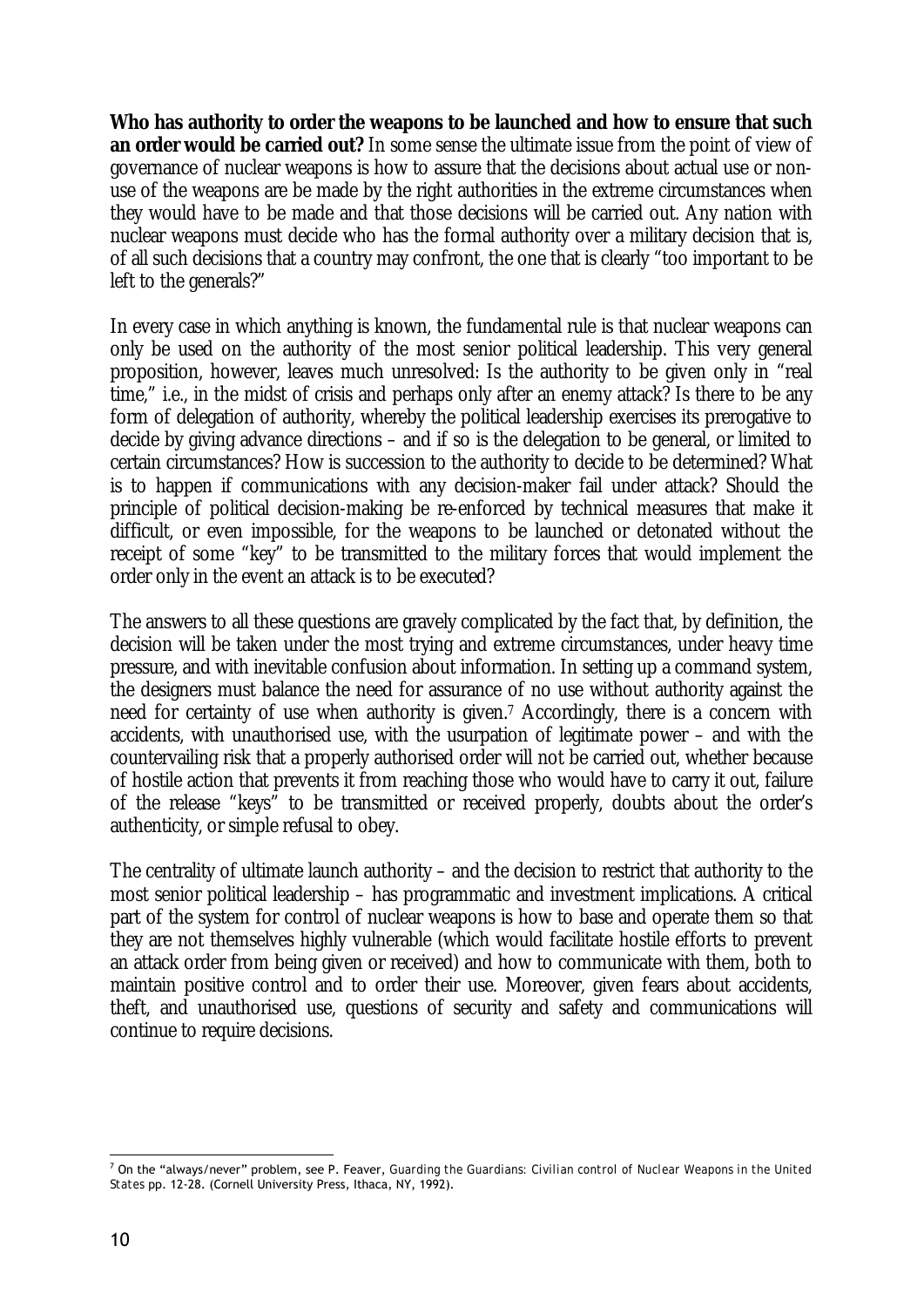# **4. The Actors in the Process of Control**

In any state possessing nuclear weapons, there will exist multiple constituencies that are the objects of control of nuclear weapons, but that also generally have some role in the exercise of that control.

**The executive.** Executive agencies – and in particular the head of the government and the senior security officials in the executive have the central role in control of nuclear forces. Most obvious as a source of authority is the formal role of the chief executive. In every country that has nuclear weapons, there is some individual, normally the head of the government, or, in some cases some collective body – that has ultimate political authority, including over nuclear forces. That official could in principle be a collective body, and is almost invariably advised by – and to some degree expected to decide in consultation with some equivalent of the US National Security Council (NSC). The executive authority not only has the formal power of military command. As a practical matter, much of the responsibility – and capacity – to oversee and direct the programs and budgets and to set the policies of the military and scientific-technical establishments for nuclear weapons rests with the executive branch of government headed by the chief executive. That executive is supported by  $-$  and at least nominally controls  $-$  the various executive agencies, including ministries of defence, the security agencies outside the military, and the nuclear specialists and nuclear infrastructure, all of which are part of an overall governmental process that, with varying limits and reconfigurations works in the nuclear context as well as in others.

Different legal and political systems will also have different mechanisms for succession, delegation and bypass authority, dealing with who, in emergency conditions, has the legitimate power to exercise this executive authority. In this respect, democratic systems, being based on legal principles rather than arbitrary power, arguably have an inherent advantage over authoritarian systems, because they can more reliably set up procedures for succession and transfer of authority that will be recognised as legitimate, even in conditions of grave emergency.

That such power should rest all-but-exclusively with the executive is not necessarily inconsistent with the principle that control should be democratic. In a functioning democracy, the executive will be selected by a democratic process, whether that process is direct election (as in the US, France, and Russia) or installation by an elected parliament to which the executive remains responsible (as in Britain, India, and Israel). Therefore, even executive power that effectively excludes parliamentary action or public debate can accurately be said to be democratic. Indeed all democracies reserve some authority – particularly in the military field – to the virtually exclusive competence of the executive. Nevertheless, eventually the executive remains accountable to parliament.

**The parliament.** It is the case everywhere that executive governmental institutions, including those that are democratically chosen, are the principal element of control over nuclear weapons. But democracy – at least constitutional democracy – implies not only derivation of executive authority from popular consent by election, but some measure of shared authority with, and acceptance of accountability to, other democratic elements of the political system, notably the parliament. Everywhere parliaments have a minimal operational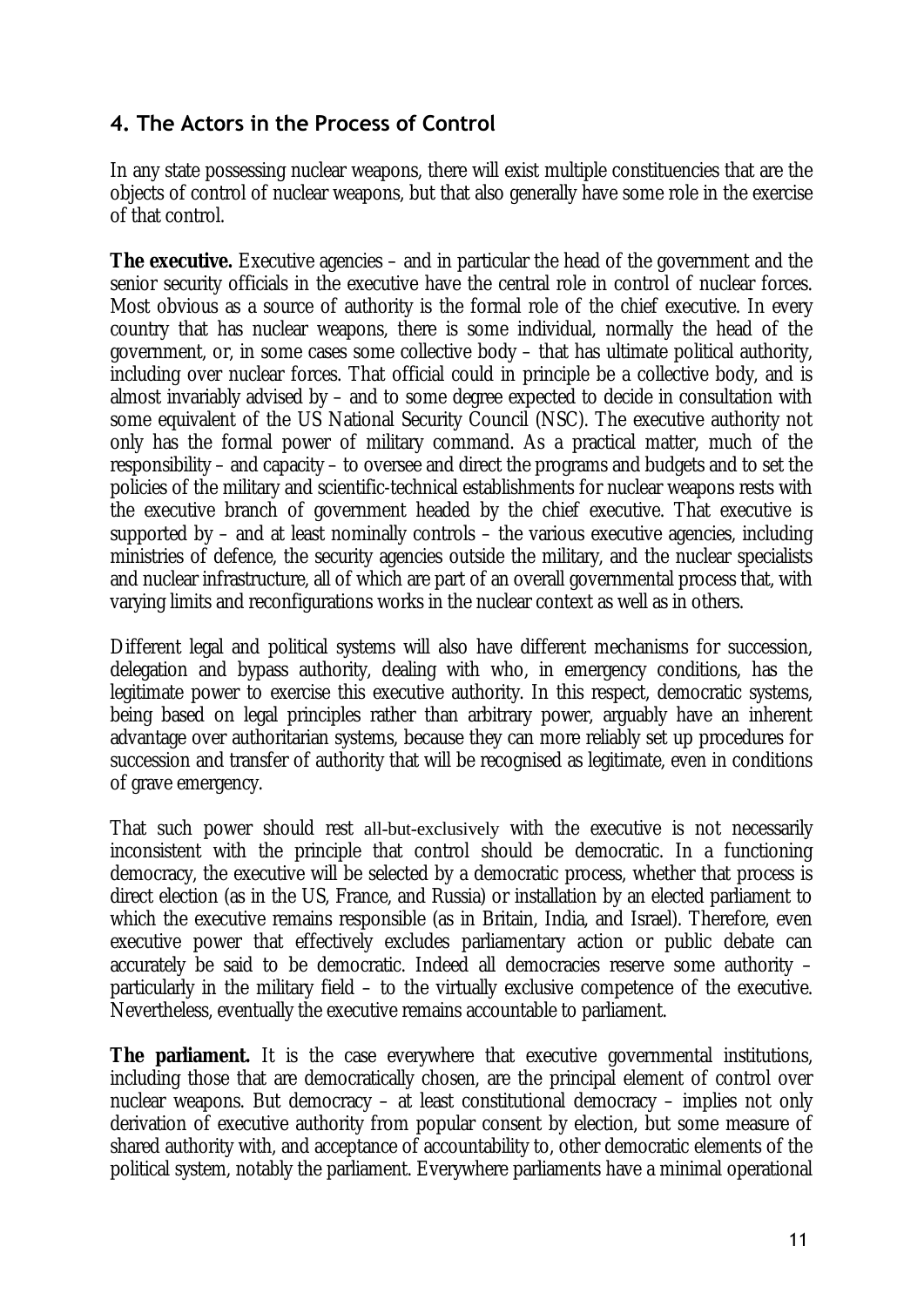role and a pretty remote doctrinal role. However, subject to how different democratic systems work, parliaments have a very considerable control over the budgets, some element of oversight; and, at least in the American context, a considerable degree of power to set the organisational structures and processes of the executive. This power includes to determine (by law) which executive agencies will have what sort of role in different parts of the control of and decisions about nuclear weapons.

The application to nuclear weapons and their delivery systems of normal principles of parliamentary control of budgets and appropriations is a difficult one, comparable in many respects to the issue of parliamentary oversight of intelligence agencies. On the one hand, the systems are relatively expensive, so the financial implications of a nuclear force are considerable – and exempting it from normal oversight would leave a major lacuna in parliamentary budgetary control. On the other hand, there are calls for secrecy – both legitimate and less so – that create pressures to forego normal parliamentary oversight and budgetary authority. Different democratic nations have reached rather different answers to this question – the normal pattern being for deep secrecy about the initial decisions accompanied by de facto exemption from normal budgetary processes, with gradual – sometimes very gradual – movement toward greater parliamentary involvement as time passes and systems mature.

**The public, the media, and non-governmental voices.** At least in relatively open societies, extra-governmental democratic elements and specialised non-governmental communities have a voice on nuclear weapons issues. To some degree, the principles of pressure-group politics apply even in this highly specialised, highly controlled context. One key group, from this point of view, is the nuclear industry, which may or may not be nominally public or private, and, some role may also be played by the broader scientific communities. But increasingly, in democratic countries that possess nuclear weapons, defence analysts, think tanks, pressure groups, and the media also play a role. Moreover in almost every country, there are what may rightly be called "former people," that is, those who once held official positions with responsibility for nuclear weapons, and therefore may have the credibility and the inclination to participate in public discussion of nuclear issues.

The substantive impact of these public voices varies greatly even in unquestionably democratic societies. Even in those countries with a robust public debate, the substantive direction of a public role is uncertain. While "peace" groups have had a strong impact on the public debate – if less so on actual practices – public debate is by no means always a force for moderation or caution. In the US, public and partisan political pressure over various "gaps" tended to press successive administrations to greater measures to build and modernise the nuclear arsenal than might otherwise have been thought necessary, and it seems very likely that public pressure was a significant factor in both India and Pakistan openly conducting nuclear tests. Moreover, there is also sometimes a serious gap between the terms of the public debate and the operational reality regarding nuclear weapons and their potential use. Even in those states with reasonably well-articulated public statements of strategy, the detailed operational plans remain secret – and there can be tendencies for operational plans to be inconsistent with declared policy. For example, a nation that ostensibly has a "no-first-use" policy may well find it appropriate to have "in reserve" plans for using nuclear weapons pre-emptively.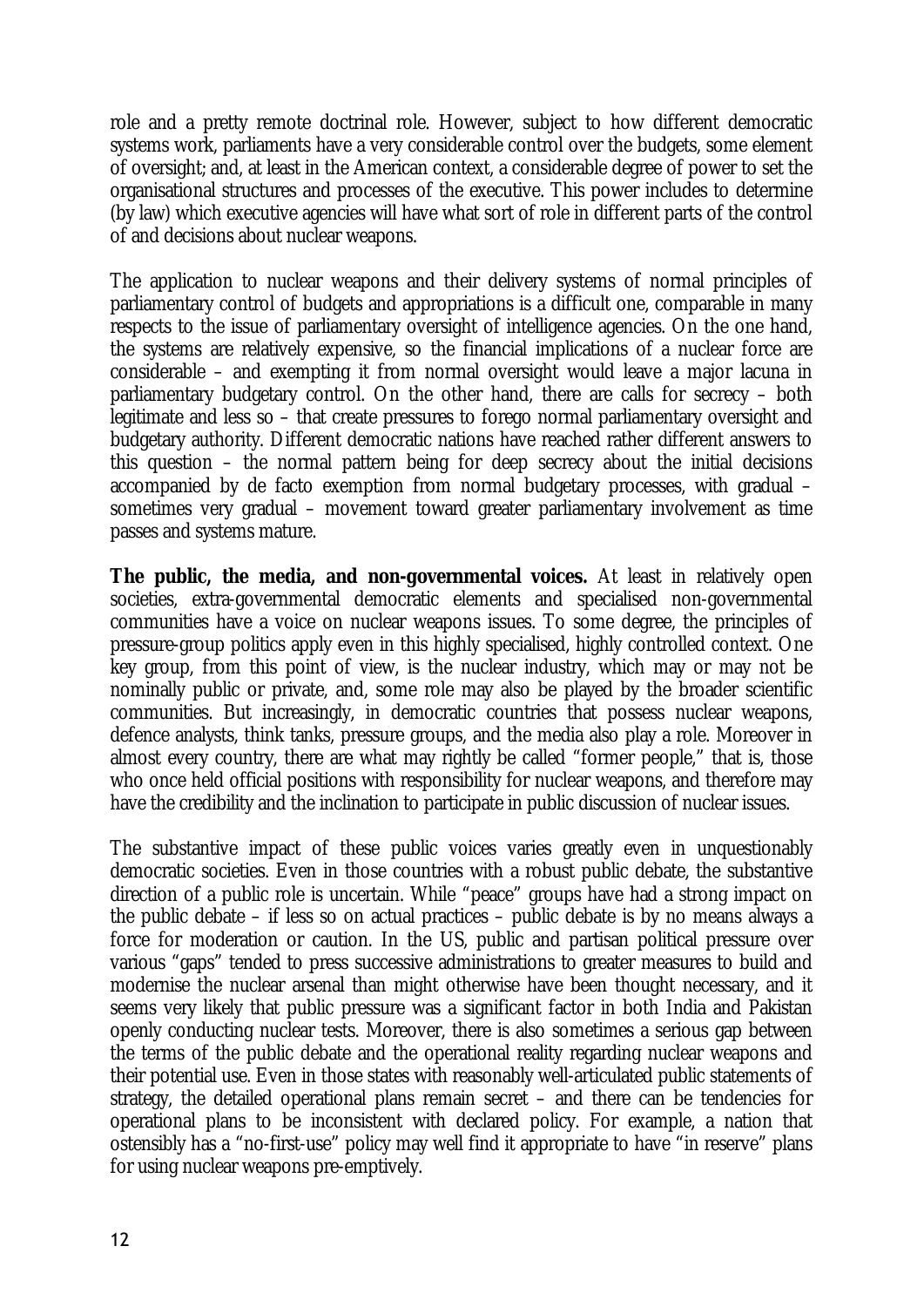**The military establishment.** Everything that has to do with nuclear weapons is tightly compartmentalised, even within a nation's military forces, and it is a safe generalisation that in no country are nuclear forces the central priority of the professional uniformed services as a whole. They are not where traditional navies, and air forces, and armies "live;" that is the services' central self-identification is not as the managers of nuclear weapons. However, within the military establishments of any country with nuclear weapons, there are specialised military units and a cadre of military specialists whose whole focus is nuclear weapons. In the United States, these include not only the Air Force strategic bomber and missile units and the Navy's ballistic missile submarines, but also the complex of intelligence and communications systems whose missions are heavily (though seldom exclusively) to support the nuclear forces.

Historically, there has been a profound distrust by political authorities of all degrees of democratic character of complete military control of nuclear weapons, even in the physical sense. That was certainly the case in the United States but also in the Soviet Union, where, for all the differences in their political systems, not only was the process of development of nuclear weapons largely taken out of the hands of the normal military structure, but the physical control of the first weapons was placed in the hands of other institutions, the Atomic Energy Commission (AEC) in the United States and the KGB in the Soviet case. While, for the most part, the militaries of nuclear weapons states have over time secured effective physical control of the deployed weapons, the basic concept that nuclear forces are too sensitive to be under the degree of military control that prevails for other types of weapons has survived. In the US at least, the concept has been to offset the perceived risks of having the weapons in the physical control of the military by elaborate systems designed to make it very difficult, and in some cases even physically impossible, for the weapons to be used without some "key" that can come only from political authorities. It has also been US policy – even in the depths of the Cold War – to encourage other nations to set up such systems.

But control of the military in regard to nuclear weapons is not simply a technical matter. It is also a question of procedural mechanisms of control that rely on military discipline. For the military command structure, properly understood, is itself, not just an object for control; it is – or should be – a part of the system of legal and political control. Military organisations, however much they may declare themselves to be "guardians of the nation," and seek to be above the political fray, also proclaim themselves to be disciplined and to obey orders, including, within a very considerable range, orders they may disagree with. Central to the effective exercise of civilian control, therefore, is the banal fact that each element, from the senior command levels to the individual units – whether a missile or bomber unit or a missile submarine at sea – is commanded by a particular military officer who is part of, and who exercises command within, an established structure of military chain of command and discipline.

Accordingly, any system of control of use will seek to mobilise this inherent willingness of military organisations to conform to direction – and to minimise any contrary tendencies. The process of establishing clear standards for the military is a fundamental part of political control, from setting the most general principles of nuclear doctrine and strategy to determining the specific procedures that must be followed for the weapons to be used.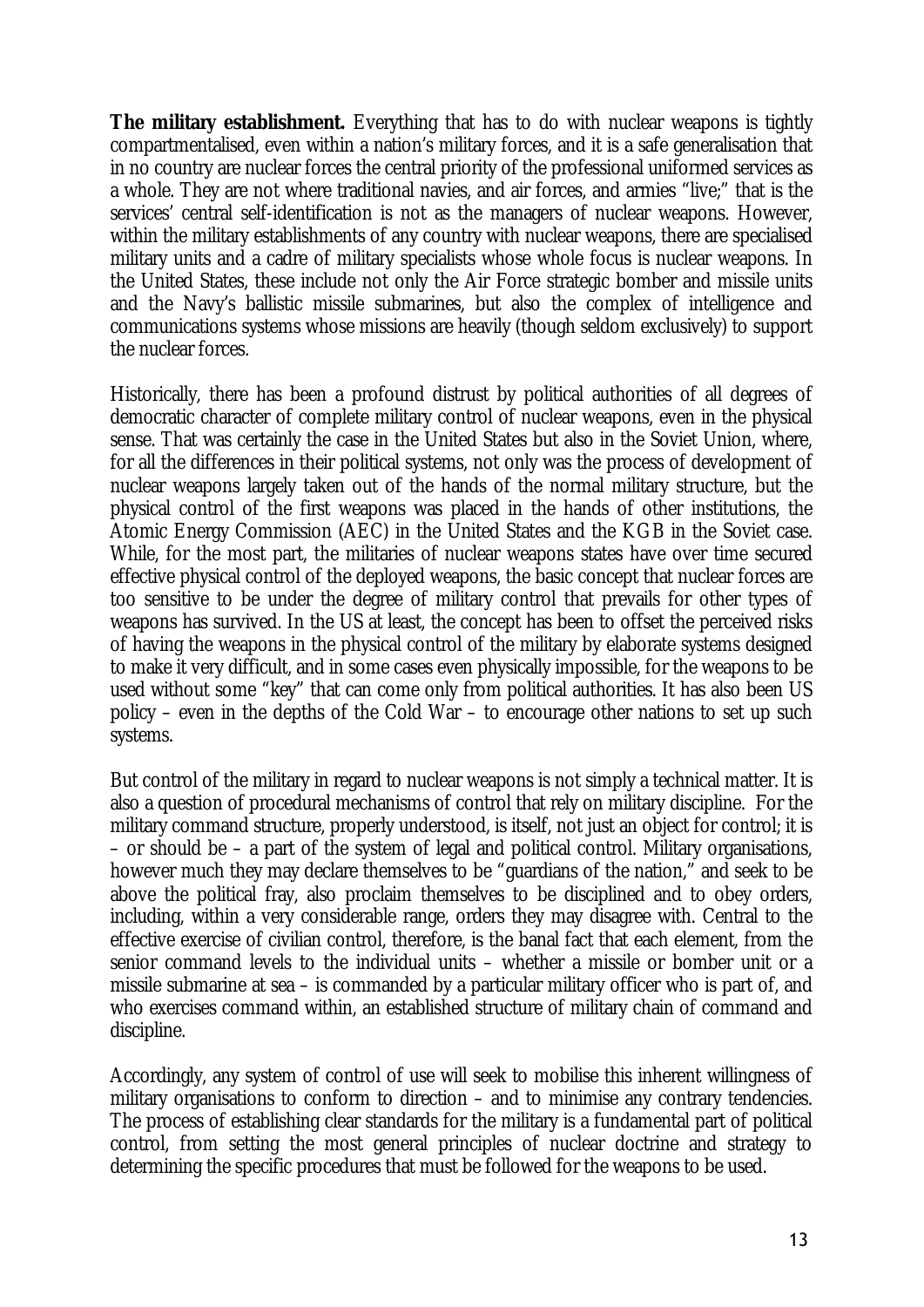**The scientific-industrial military community**. In every country that has nuclear weapons, there are highly specialised scientific-industrial organisations whose task it is to develop and maintain them, in the first instance literally to invent them (including, in some cases, by the use of stolen or purchased or donated information and materials) and thereafter to build and operate the technical and industrial infrastructure for the design, manufacture, and maintenance of the weapons. Accordingly, there exists in every nuclear weapons state what may fairly be called a nuclear "establishment". Control of the various "military-industrial complexes" is a fundamental challenge to democratic (or indeed any) political control of a military establishment, but nowhere is the problem as acute as in the case of nuclear weapons. Whether the relevant organisations are formally part of the military establishment (as the American World War II Manhattan Project was) or separate institutions (as is the current American system), they are highly autonomous with a very high degree of specialisation and unique expertise, and they operate on highly technical matters in deep secrecy and assert a very broad autonomy.

From the perspective of the political leadership, therefore, the key figures in this scientificindustrial complex and the institutions themselves often seem to seek to be a power unto themselves, outside the normal political control. Accordingly, the political system will need to establish procedures to insure that the actions of these institutions – not only their financial resources but their substantive programs as well – are subject to oversight and direction from the political leadership.

However, the nuclear establishments, like the military, are not only objects of political control, but part of the system by which control and oversight is exercised. To a very considerable degree, in the countries where we know most about the history of nuclear weapons programs, the technical specialists, the scientists have, for good reasons and bad, assumed a role in the policy regarding nuclear weapons that goes far beyond simply the technical questions of how they are built and how they work. Not only are the institutions large and well-financed; their leaders, at least in the early days, are, almost by definition people who combine scientific brilliance with management skills verging on the charismatic. The Oppenheimers, the Tellers, Kurchatovs, the Sakharovs, and the A.Q. Khans – and their less well-known successors and counterparts in other countries as well as the scientific institutions they create – tend to conceive themselves, often with some reason, to be have a unique competence, not only over technical questions, but larger considerations of policy and strategy. This phenomenon is by no means necessarily a bad thing – even in terms of democratic governance. The scientific community that led the development of nuclear weapons has served – certainly in the US, and to a remarkable degree also in the USSR – as a credible alternative voice and a force to foster debate (sometimes even public debate) over issues that would otherwise have been left entirely to the military and the most senior (and closed) executive branch circles.8

 8 A phenomenon in the United States, and one which is the subject of some concern generally, is that the scientific community, which has historically been a major part of the public debate on military issues in general, and on nuclear issues in particular, has to a considerable degree withdrawn from that function.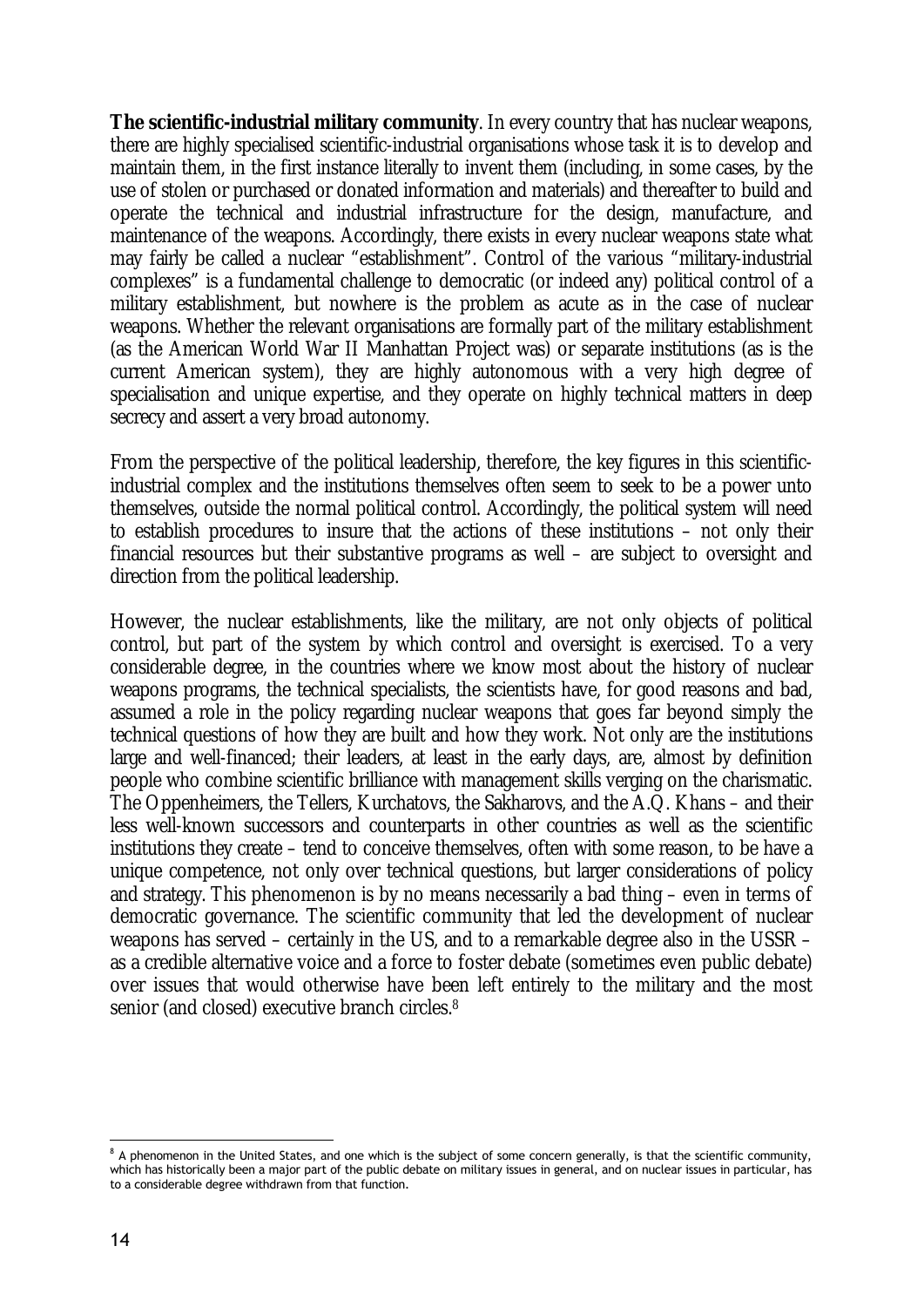### **5. The Case of the United States**

The United States' system for the political control of nuclear weapons may be the most developed; it is certainly the best publicised, reflecting perhaps the characteristic of the American political system, compared even to other highly developed democracies, to be open and multi-polar sometimes to an extreme degree. To implement civilian control, the US maintains – perhaps typically – a complex system of inter-related institutions, governed by a maze of statutory standards, executive branch regulations, congressional oversight procedures, and bureaucratic relationships.9 Even in the United States, however, effective civilian and democratic control presents a series of challenges to democratic principles because only a very small community has anything like full information or has much impact on the decisions, and it is certainly the case that many elements of the system have a dual character – they are themselves the institutions that need to be controlled and simultaneously they play a role in controlling other elements.

**The President.** At the top of the system stands the President, whose constitutional role as Commander in Chief of the armed forces assumes its most direct form in the case of nuclear weapons. Only the President (including a successor as determined by the general law on presidential succession)10 can authorise the use of nuclear weapons. The President exercises that authority in respect of nuclear weapons, as in all other respects, through the legally established chain of command, with runs through the Secretary of Defense to the operational military commanders.11 Formally, control of nuclear weapons (and, indeed, of all American military forces, is exercised by the "National Command Authorities," comprising the President (or his lawful successor) and the Secretary of Defense, who are linked to the operational nuclear forces, through the military chain of command, by a communications system that is designed to be both highly survivable, with multiple overlapping channels to the operational force, so that it is not subject to being interrupted, and uniquely authoritative and controlled, so that it is not subject to being usurped or misunderstood. 12

In addition, the President, as head of the executive branch, has the ultimate authority over the array of civilian executive branch agencies and officials with responsibilities for control, funding, and oversight of the military and scientific-technical institutions that operate and maintain the nuclear weapons and the forces for their delivery. Among these civilian, politically responsible officials and agencies, the most important are, of course, are the Departments of Defense and Energy, which have jurisdiction over the two principal institutions to be controlled, the military and the scientific-technical military establishment.

 9 The nuclear weapons policies and programs of the United States are, to some degree, limited by formal international agreements, such as treaties on arms control, atmospheric testing, nuclear weapons free zones, and non-proliferation, and by less formal international arrangements, including so-called "negative security assurances" forswearing use of nuclear weapons against NPT parties, nuclear weapons cooperation and assistance programs with allies, NATO dual use aircraft basing arrangements, and undertakings to consult "time and circumstances permitting" with host countries before using bases for nuclear attacks. These international constraints are outside the scope of the present paper.

<sup>&</sup>lt;sup>10</sup> The order of succession is prescribed in the Presidential Succession Act, 3 U.S.C. sec. 19.<br><sup>11</sup> Formally, the Chairman of the Joint Chiefs of Staff (CJCS) is not part of the chain of command, but the orders of the President and the Secretary of Defense are normally transmitted through the Chairman and by means of communications under his jurisdiction, so as a practical matter the Chairman and the Joint Staff system he heads are crucial elements in the process by which orders are sent to the military forces.

<sup>12</sup> A. Carter et al (eds), *Managing Nuclear Operations* (Brookings Institution Press, Washington DC, 1987) reviews the range of command and control issues for American nuclear forces at the height of the Cold War.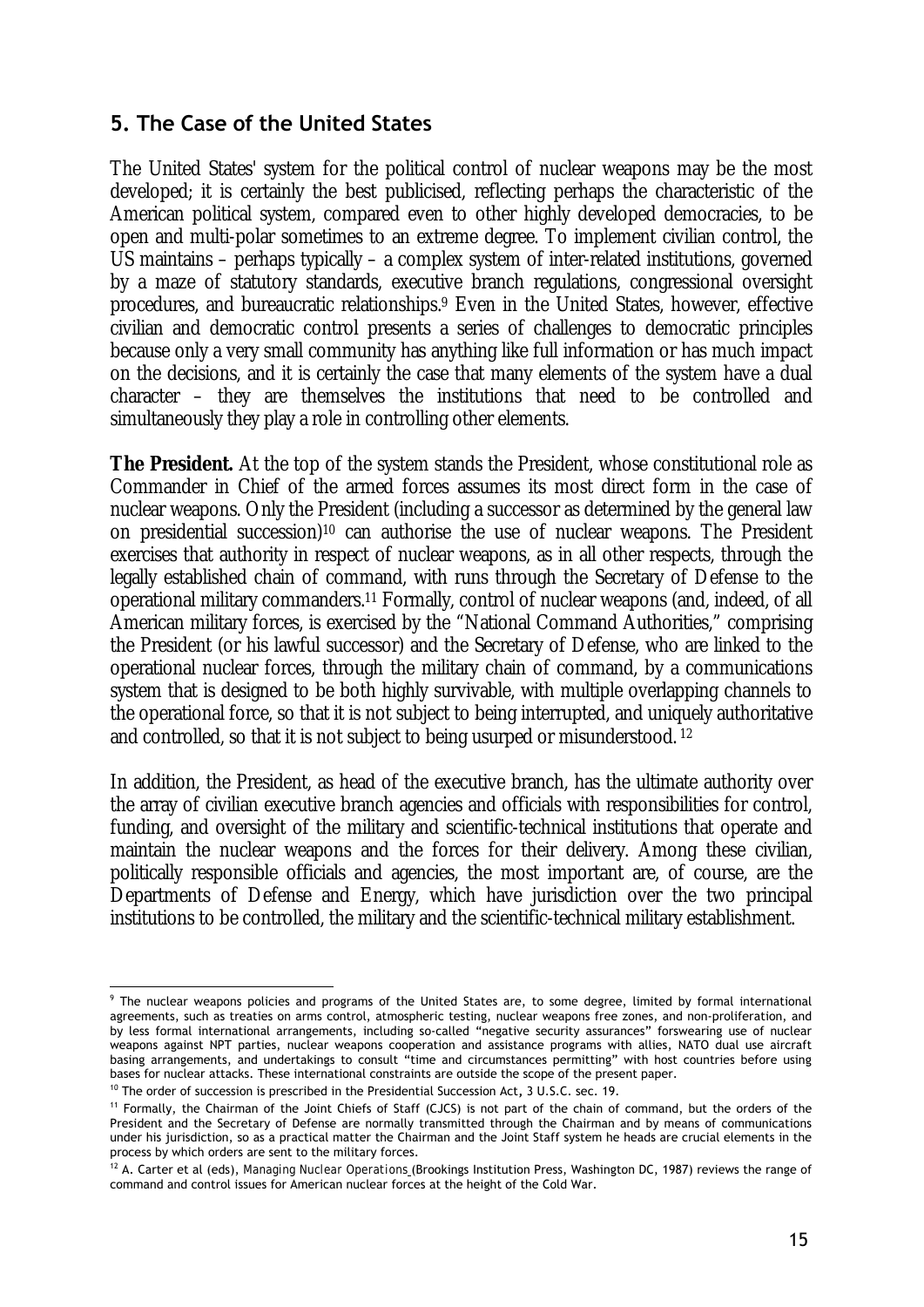**The Congress.** Due to its highly developed and well-established power over both the shape of military programs and their funding, Congress has its most powerful and significant impact on nuclear weapons policies through its power over budgets. The congressional role is far less significant in the other major broad aspect of civilian oversight of nuclear weapons policy – the establishment of overall strategic nuclear doctrine and detailed planning for actual attacks. That process is almost wholly under the control of the executive branch, and while the pattern has been for an increasing degree of civilian and politically responsible oversight, most of the process remains deeply shrouded in secrecy. Congress, however, maintains a voice even in these aspects of policy by its committees' ability to require administration officials to explain their policies – and by the power of congress to prescribe the procedures by which executive decisions are made, if not their substantive content.

Congress can also shape national security decision-making by establishing formal procedures that the executive branch must follow, requiring the participation of designated entities,13 and assuring that the results are communicated to the Congress.14 Though the motivations for setting up the process were heavily substantive – concern at the effect of a long term test ban and a desire for a stronger Department of Defense (DOD) voice in nuclear weapons issues – the legal requirement is, at least ostensibly, purely procedural, and the emphasis is on who gets a voice, not what they say.

Congress is, however, quite capable of imposing substantive requirements on the nuclear infrastructure. The ban on testing that aroused such concerns in some technical and Congressional circles as to result in the legislation reorganising the Energy Department's role in nuclear weapons matters is itself embodied in statute.15 Also, while the laboratories, the nuclear industry, and their military allies are powerful constituencies, they are by no means always successful. Efforts to move forward to develop a "deep earth penetrator" – a package of nuclear warhead and delivery system modifications and developments designed to drastically increase the effectiveness of nuclear weapons against very hard, very deep targets have consistently been resisted by a Congress that is otherwise very receptive to military initiatives.16

**The Department of Defense (DOD).** In practice, all American nuclear weapons that could be used within a relatively short time are under day-to-day military control. This includes nuclear-armed ballistic missiles in silos and on submarines on patrol, as well as the bombs and cruise missiles on (or ready to be loaded onto) bombers, all of which are part of the operationally ready military forces. In addition, the elements of the complex and redundant communications system that links the delivery systems and the units that command them to each other and to the ultimate decision-makers are parts of the integrated military command system. Substantially all the nuclear forces are under the ultimate military

<sup>&</sup>lt;u>.</u> 13 Since the laboratories are under the overall management of the University of California - an arrangement often criticised from both right and left and recently renewed only after the management contract was subject to competition – the statute even provides for a limited participation by officials of the University.

<sup>14</sup> For example, as noted above, Congress has mandated an overall review of the American "nuclear posture," i.e., the broad strategy for nuclear weapons, and required that the result be submitted to Congress.

<sup>15 42</sup> USC sec. 2121.

<sup>&</sup>lt;sup>16</sup> See "House Armed Services Committee Takes New Approach to Bunker Buster," in American Institute of Physics Bulletin of Science Policy News, No. 78, May 26, 2005, available at www.aip.org/fyi/2005/078.html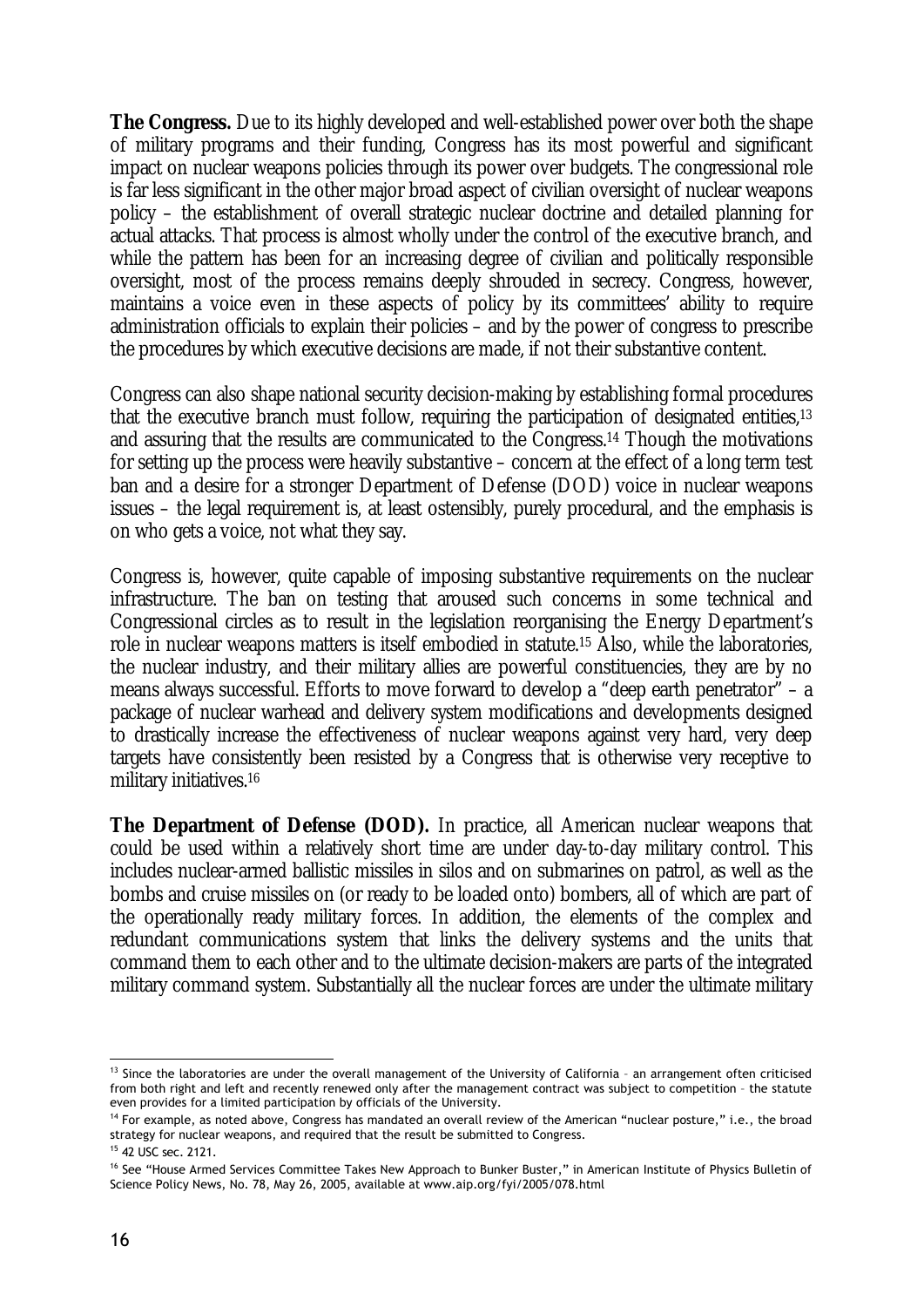oversight of the Strategic Command (STRATCOM).17 Operationally, they are part of the specific component commands. For example, the ballistic-missile-equipped submarines are under the relevant naval fleet command for matters concerning day-to-day operations. The military role goes beyond simply operationally managing the forces and seeing to their readiness. The process for making plans for possible use of the weapon, including selection of targets and packaging sets of targets in attack options is in the hands of a military staff within the Strategic Command.

The Secretary of Defense is, second only to the President, the key civilian official in the exercise of control over the military establishment of the United States. In addition to serving as the only civilian, aside from the President, in the operational military chain of command, the Secretary exercises a significant measure of control over nuclear forces by virtue of his oversight authority over military plans, his role in setting and articulating the nation's defence strategy, and his responsibility for decisions on the development and funding of military programs. The detailed military plans for the potential use of nuclear weapons must be presented to, and approved by, the Secretary of Defense before they take effect. In his "national command authorities" role, the Secretary of Defence is the only civilian in the DOD to be directly involved, but in all the other aspects of his authority – over contingency planning, establishment of doctrine, approval of programs and their funding – the Secretary is supported by substantial expert specialised staffs in the Office of the Secretary of Defense. In addition, the Defense Department has a substantial voice in decisions of the Department of Energy regarding the nuclear weapons themselves, and the technical-industrial infrastructure that supports them.

**The Department of Energy and its predecessors.** The American nuclear system as a whole is by no means exclusively military. Design, construction, and maintenance of the weapons themselves (as distinct from the planes and missiles that would deliver them and the command control communications and intelligence (C3I) system through which their use would be controlled) are in the hands of a civilian agency – the National Nuclear Security Administration (NNSA) within the Department of Energy (DOE).<sup>18</sup> This arrangement – often challenged but not fundamentally changed – whereby the responsibility for the construction and maintenance of the nuclear weapons themselves lies outside the Defense Department is intended in principle to be a part of the means of assuring civilian control of nuclear weapons. Yet, in practice, it also means that there is a substantial and powerful technical community, outside the normal military chain of command and system of civilian oversight of the armed forces that must itself be overseen and monitored by a responsible political authority.

Responsibility for the nuclear weapons themselves rests with the NNSA, the lineal descendant of the Atomic Energy Commission (AEC), and, indeed, of the scientist-led

<sup>&</sup>lt;u>.</u>  $17$  STRATCOM is the acronym for the Strategic Command. The few tactical nuclear weapons that still remain in the force are under the command of the relevant theater commanders.

<sup>&</sup>lt;sup>18</sup> This arrangement traces its ancestry back to the decisions, made in the immediate post-World War II period, to set up a civilian-led Atomic Energy Commission that would be the lead agency for nuclear weapons. Initially, the AEC maintained physical possession of the weapons it had built, but the role of the agency – eventually absorbed into the DOE and then, more recently, give quasi-independent status as the National Nuclear Security Administration – has gradually been restricted largely to overseeing the research and industrial infrastructure that builds and maintains the weapons. Nonetheless, nuclear weapons remain a unique case – they are the only part of the American military arsenal whose design, acquisition, construction, and maintenance lies outside the jurisdiction of the Department of Defense.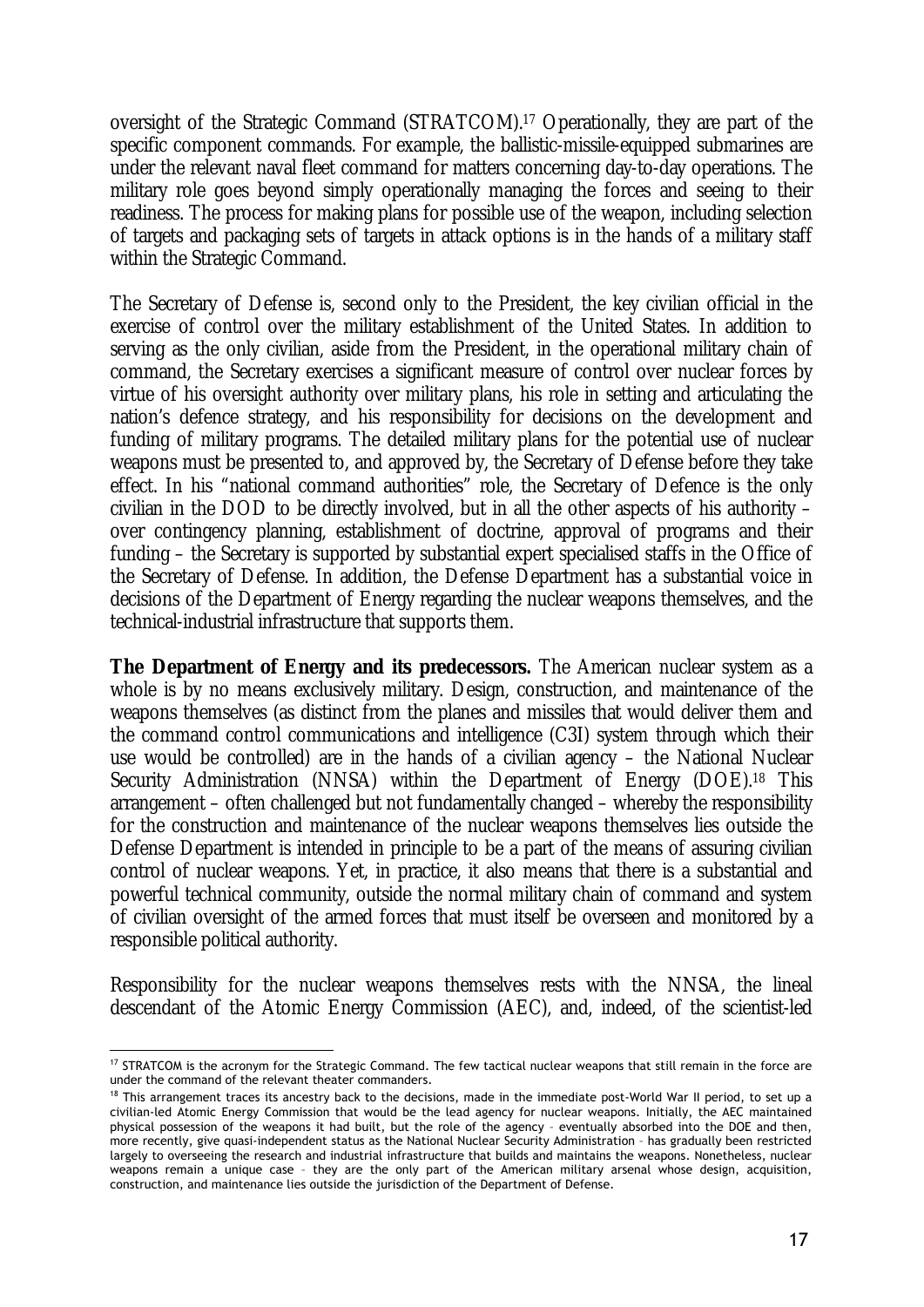Manhattan Project that developed the first American atomic weapons during World War II. In the US, as elsewhere, the decision to try to build an atomic weapon was made by the President, in his commander in chief role, in the deepest secrecy, which was maintained – at least as concerned the German and Japanese enemy and the American Congress and public, though not the temporarily allied Soviet Union – until the first products of that development effort were used to destroy two Japanese cities (a decision also made – including with respect to target selection – at the presidential level.)

However, in the immediate aftermath of the war, there was a broad and spirited discussion, in which the Congress was a major participant, and the ultimate decisional authority, over how these new weapons should be controlled – a discussion in which the principle of maintaining civilian and politically responsible authority was a major focus. The model adopted in the 1946 Atomic Energy Act was to treat nuclear weapons as fundamentally different from what were coming to be known as "conventional" weapons – to be built and developed by a highly specialised industrial/technical community under the control of a civilian agency – the Atomic Energy Commission (AEC).19 The very small numbers of weapons initially in the stockpile were kept under the physical control of the AEC, reflecting a determination to avoid "militarisation" of the field and respect for this supposedly uniquely technical character. This arrangement – predictably – came under almost immediate strain, with the military, principally the newly independent Air Force, insisting that practical considerations of military effectiveness, as well as principles of unity of command, required that use of nuclear weapons be firmly within the normal military chain of command, subject to presidential authority, with physical control also lodged with the military. The result was a relatively rapid evolution to essentially the current arrangement, whereby the day-to-day operational control of nuclear forces rests with the military (though with an unusual degree of civilian oversight in Office of the Secretary for Defense [OSD] and the presidency), with the civilian nuclear agency limited to an essentially support role as supplier and maintainer of the weapons.

Periodic efforts to shift the entire nuclear complex to the Defense Department have been rebuffed – arguably more in response to bureaucratic pressures and congressional interest than to the principle of "civilian" control.20 But the Defense Department has a strong voice even on matters regarding nuclear weapons strictly defined and the complex that supports them that are nominally within the responsibility of DOE. In the late 1980's, a Nuclear Weapons Council – a joint DOD-DOE body but housed in the DOD – was established to "coordinate" nuclear weapons activity and insure adequate attention to military concerns. In the late 1990s, in part in reaction to (probably overstated) concerns about lax security at the DOE-run nuclear laboratories and (alleged) low priority for nuclear weapons relative to the DOE's many purely civilian concerns,<sup>21</sup> Congress put authority over nuclear weapons in a new agency, the NNSA, over which the Secretary of Energy has only limited control.22

<sup>&</sup>lt;u>.</u> <sup>19</sup> Recognising that nuclear technology had civilian as well as military potential, the Act lodged federal government responsibility for civilian applications in the AEC as well. That responsibility remains with the Department of Energy, but has been separated from the military aspects.

<sup>&</sup>lt;sup>20</sup> In a broad sense, the argument for keeping the maintenance of the weapons outside the DOD is less about civilian control than about concern that military (even the DOD) oversight would compromise the need for deference to scientific and technical expertise in the field.

<sup>&</sup>lt;sup>21</sup> Yet another factor was concern that the DOE would not be sufficiently vigilant, in a world without actual tests of nuclear weapons, in maintaining the reliability of the stockpile, or raising the alarm if the technical establishment judged that lack of tests was compromising that reliability.

 $22$  42 USC secs. 7144, 7132(c), 50USC sec. 2401 et seq.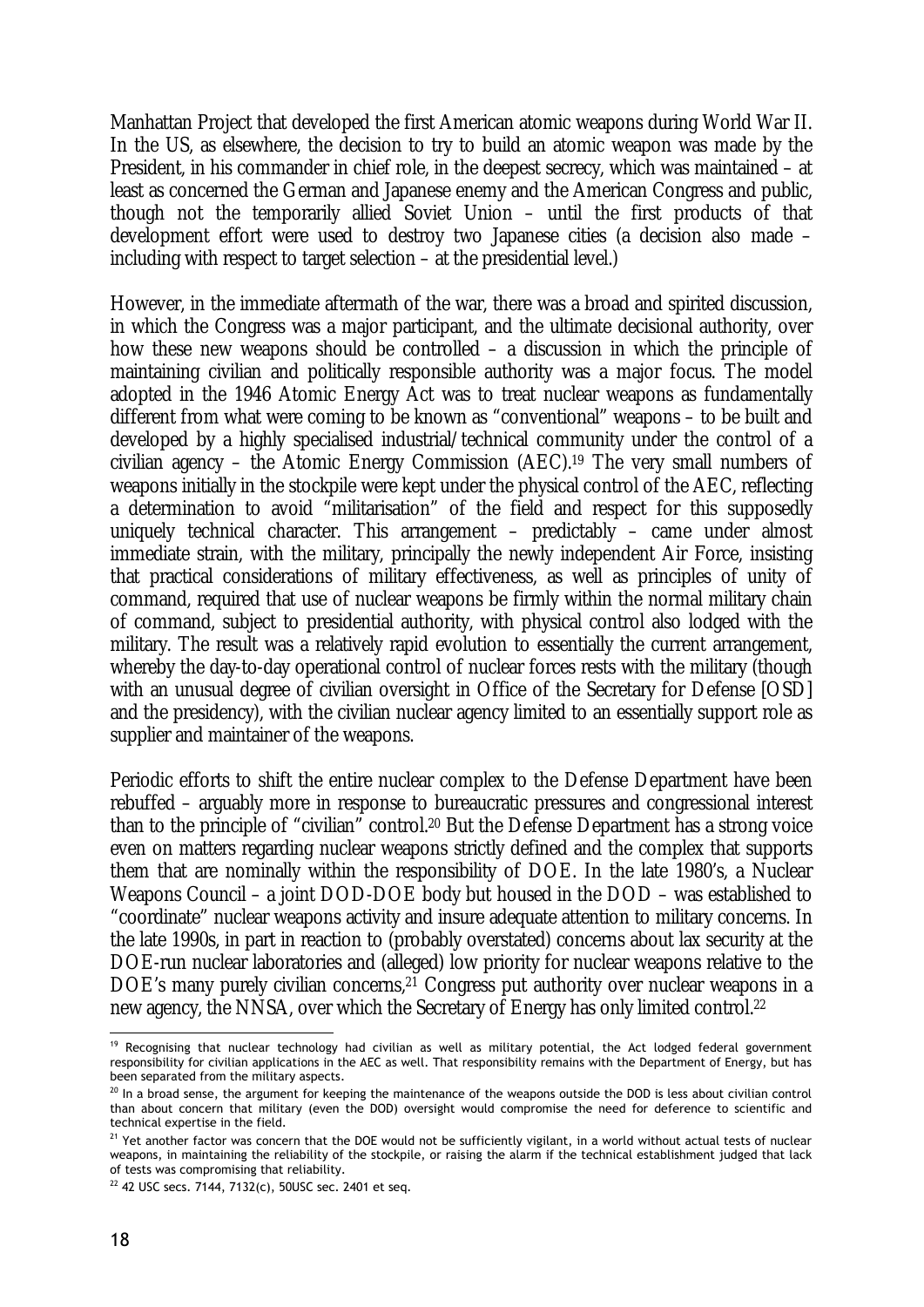Reflecting these concerns, the legislation establishes a formal process for annual "assessment of the status of the nation's stockpile" of nuclear weapons, with particular focus on reliability, safety – and whether resumption of testing is required.23 The review is directed to include surveillance of the weapons, assessment of their reliability, identification of any needed refurbishment, and steps required to correct any problems detected. In this process, the lab directors, as the titular heads of the technical nuclear establishment, participate, as do critical project offices in the DOD and the NNSA, and the STRATCOM commander. The resulting conclusions are subject to review by the DOE-DOD Nuclear Weapons Council, with participation by both the Joint Staff, as the representative of the operational commands, and by the OSD, as the representative of the civilian leadership of the Pentagon. The final stage is submission to the President and Congress by the Secretaries of the two departments of a formal assessment and request for permission to deploy nuclear weapons at specified levels,24 leading to formal approval by the President of the annual "Stockpile Memorandum," containing direction for the deployment and maintenance of nuclear weapons for the coming year.25

### **5.1. Civilian Control and Nuclear Policy, Strategy, Programs, and Plans**

American strategic nuclear policy and doctrine ultimately derives from presidential guidance – in the form of a National Security Council (NSC) directive26 that sets broad guidelines. Typically, that directive is issued by each president, following a general review of military policy overall and, in recent years, a formal "nuclear posture review" mandated by Congress.27 The instruction itself is the product of extensive analysis and debate within any administration, with the NSC staff managing the process, and with the DOD having the leading role on details, but with other agencies – State, the intelligence community, and even the fiscal authorities – having a say. However, the process is essentially dominated by the Defense Department on the one hand, representing the military interest and the NSC staff on the other, representing the perspectives and priorities of the President, with the weight given to the views of other agencies dependent largely on current pre-occupations.28 The actual orders are invariably highly classified, but their general terms are usually made public, by some combination of official speeches, press statements, and publications, such as the annual posture statement of the Secretary of Defense. The armed services committees of the Congress are usually briefed in considerable detail, but the actual document is not provided to Congress.29

<sup>1</sup>  $^{23}$  42 USC sec. 7274.

<sup>&</sup>lt;sup>24</sup> Parallel processes within the Defense Department assess the strictly DOD components, including integration of the weapons with the delivery systems, and present a STRATCOM review of nuclear weapons readiness, reliability, and requirements.

<sup>&</sup>lt;sup>25</sup> 10 USC sec. 179.

<sup>&</sup>lt;sup>26</sup> Congress required that such a review be conducted by a special provision (section 1041) of the National Defense Authorisation Act for the Fiscal Year 2001, illustrating how the budget power can be used by Congress to impose procedural mandates on the executive.

<sup>&</sup>lt;sup>27</sup> The prior order, which will generally have been issued by the previous president, remains in effect until changed by his successor. In some cases, certain controversial provisions of the prior order have been modified very early in a new administration, before a comprehensive review. In others, a President has been content to leave his predecessor's order in force throughout his term.

<sup>&</sup>lt;sup>28</sup> Thus, when affordability is a major issue, the Office of Management and Budget (OMB) will be a major player; when diplomatic or arms control issues are at the forefront, the State and the intelligence community will have a greater voice.

 $29$  For example, the 2002 Nuclear Posture Review was partially released in an unclassified form, outlining, among other things, the Bush Administration's adoption of the overall concept of a "modern triad" whereby deterrence rests on a combination of offensive capabilities (both nuclear and conventional), defenses, and a robust nuclear infrastructure, and not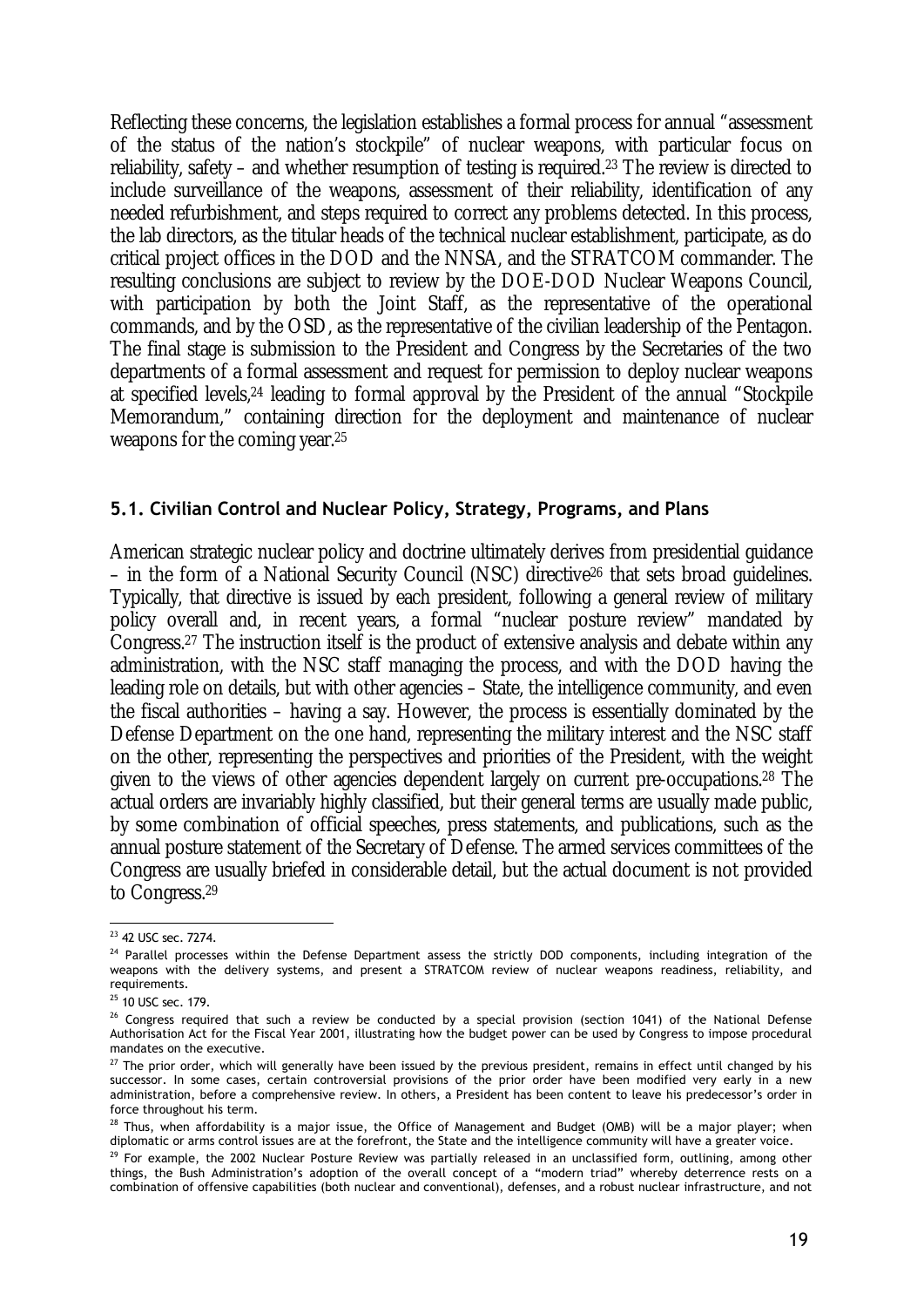Formally the presidential directive is not only a statement of policy but a military order issued in his constitutional capacity as Commander in chief of the armed forces. The presidential directive, in principle, serves not only to shape targeting policy, but also to guide procurement of weapons, delivery systems, and supporting intelligence and communications capabilities, and it may also address arms control issues. On the basis of the presidential directive, the Secretary of Defense issues more detailed guidance to the military, in the form of the Nuclear Weapons Employment Policy (NUWEP). In practice, the NUWEP is developed by the OSD staff in consultation with the Joint Staff and STRATCOM.

These directives from the President and Secretary of Defense as the civilian elements of the chain of command form the basic instructions for the military and the defence establishment generally in planning on nuclear issues, particularly on targeting. The actual detailed overall target plan – the Single Integrated Operations Plan (SIOP) is drawn up by military staff within the STRATCOM structure. The SIOP is reviewed by the Joint Staff, on behalf of the Chairman of the Joint Chiefs of Staff (CJCS), and then presented by the CJCS for the approval of the Secretary of Defense, whose review is supported by elements of his own, civilian directed staff in the OSD.

The SIOP, as its name implies, is a highly detailed contingency plan, identifying specific targets and weapons assigned to them, designed, among other goals to ensure coordination and 'de-confliction' among the various delivery systems and the efficient use of weapons available under various conditions. The SIOP also takes account of various possible initial conditions, such as whether the force is in its day to day peacetime posture when the attack is ordered or has been brought to a higher state of alert, because these factors will determine what weapons are available. It also provides for more or less comprehensive attacks, ranging from an all-out attack on all targets for which appropriate weapons are available in the relevant initial condition to very small attacks on a very limited set of targets. The output is a complex matrix of options and sub-options for various initial conditions and target sets, with corresponding details of expected effects and remaining post-attack uncommitted forces.

The history of the SIOP during the Cold War, particularly from the point of view of the civilian authorities, has been one of the tension between both maximising deterrence and military effect by the prospect of a massive attack on the one hand, and, on the other, the desirability of flexibility – and, it is often argued, greater credibility and hence deterrent effect – of an ability to launch less-than-all-out attacks aimed at more limited target sets, holding in reserve the prospect of still greater attacks. Typically, the civilian authorities have pressed for more flexibility, and the military for more certainty and effectiveness. The quest for flexibility has been hampered by many factors, including the complexity of any multiple option/sequential strike concept and concerns that any crossing of the nuclear threshold, in which even "limited" attacks would have massive effects, could set off a cycle of escalation that might be prevented by the prospect of a massive initial response. In the debate over the prudence and the wisdom of flexibility, a sub-theme has been the effort of most administrations to seek greater capacity for real-time adjustment of plans to current conditions, as against the argument of the technicians that the process is so complex that

<sup>1</sup> simply on attack capabilities alone. See "Nuclear Posture Review [Excerpts]" January 8, 2002, available at www.globalsecurity.org/wmd/library/policy/dod/npr.htm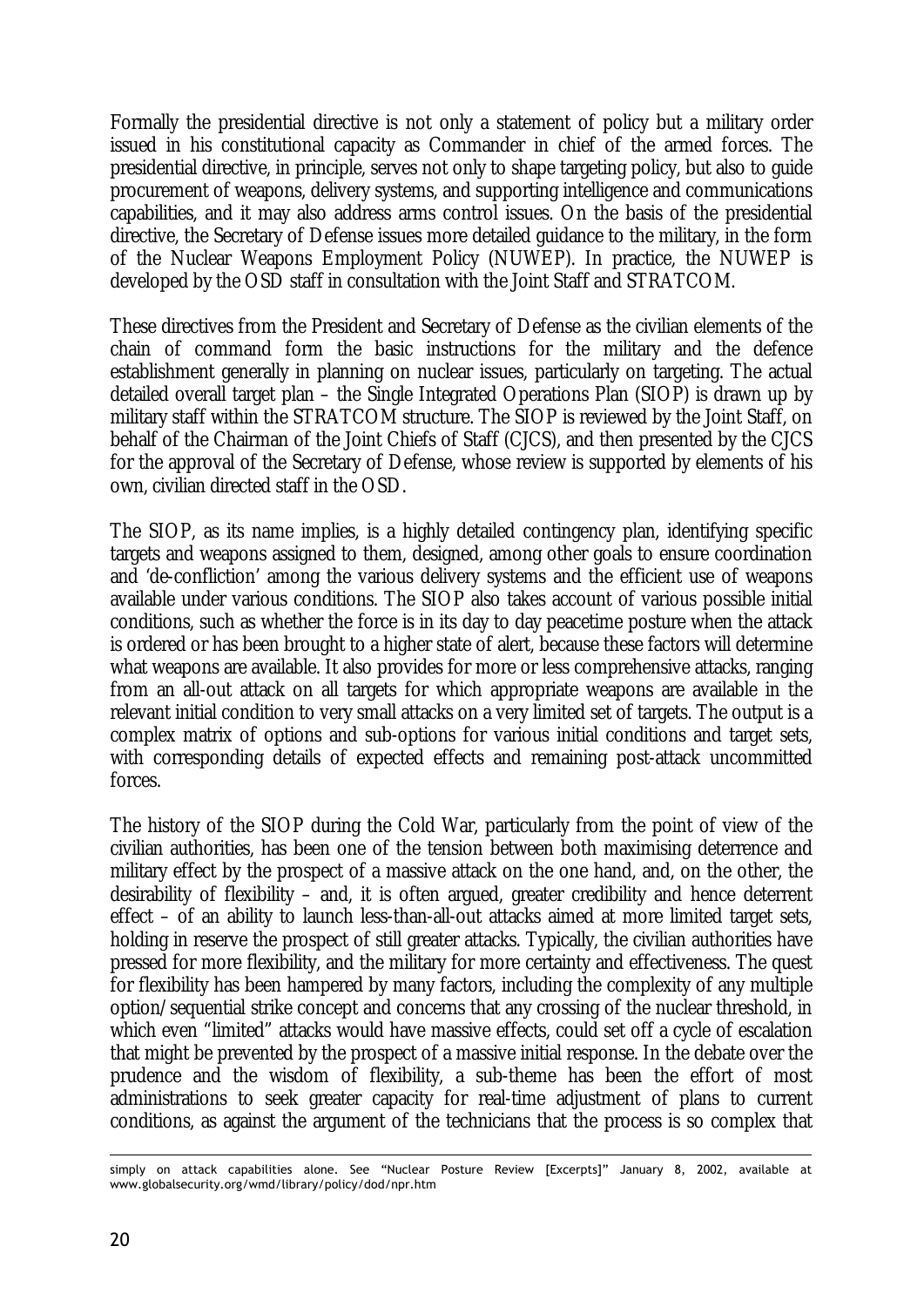only careful advance planning can ensure both military effectiveness and full control of events.

The SIOP is modified on a continuous basis to take account of changing weapon availability, as units come into the force and are retired, and as they go off-line for maintenance, and as targets change. Accordingly, each year the plans for the forthcoming year are briefed up the chain of command, and ultimately to the Secretary of Defense, whose approval is required before the new annual plan goes into effect. More comprehensive revisions of the plan occur at longer intervals, particularly when there has been a major shift in presidential or secretarial guidance, or when there has been a major change in the international situation in ways that affect targeting requirements.

The details of the SIOP are highly classified; only a handful of military officers and even fewer civilians are fully aware of the all the details of specific targets, weapons assignments, operational details, and attack plans. However, the basic principles of the plans – including the sorts of contingencies provided for, the types of targets covered, broad categories of target packages, and the expected effects – are more widely known. The President and Secretary of Defense, of course, have access to whatever level of detail they request – and, in practice, they direct that details be made known to a few highly trusted senior members of their staffs so as to make meaningful review possible.30 Moreover, with time, a very considerable amount of detail has been released to the public about the basic principles upon which the nuclear attacks plans are based.

The civilian review focuses not on operational details of timing and weapon assignment, but on overall consistency of the proposed plan with the basic policy guidance issued by the President and the Secretary of Defense, responsiveness to varying potential contingencies considered relevant to strategy and current conditions, adequacy (or excess) of predicted effects, and similar considerations, importantly including the implications for future program decisions. However, the sheer complexity of the plans – and, it may be argued, the irrelevance of most operational details to policy decisions – as well as their sensitivity, mean that the detailed planning process is very much a matter left to the military staffs. Nonetheless, the trend over the years of the Cold War was for more and more access outside the military commands and planning staffs and a greater and greater impact of the civilian review process on the principles reflected in the plan details.

A further aspect of both the planning process and of civilian control over nuclear weapons is the procedures established for decision on use of nuclear weapons. The two basic desiderata are clear enough – only the President can authorise a nuclear attack – and if he does so, there must be assurance the orders will be carried out. Under the American constitution, the President is the commander in chief of all the armed forces, but for most military operations, the President's role is one of general oversight of policy and approval of the broad objectives of the operation and the principles of the plans to be carried out. In the case of nuclear attacks, the President's role is far more operational and he would be directly

<sup>1</sup> <sup>30</sup> Senior members of the armed services committees are briefed on the basic structure of the plans. The degree to which individual members of Congress have access to SIOP information has been a matter of some controversy, both because of the sensitivity of the information and questions of the prerogatives of the congressional and committee leadership relative to the membership as a whole.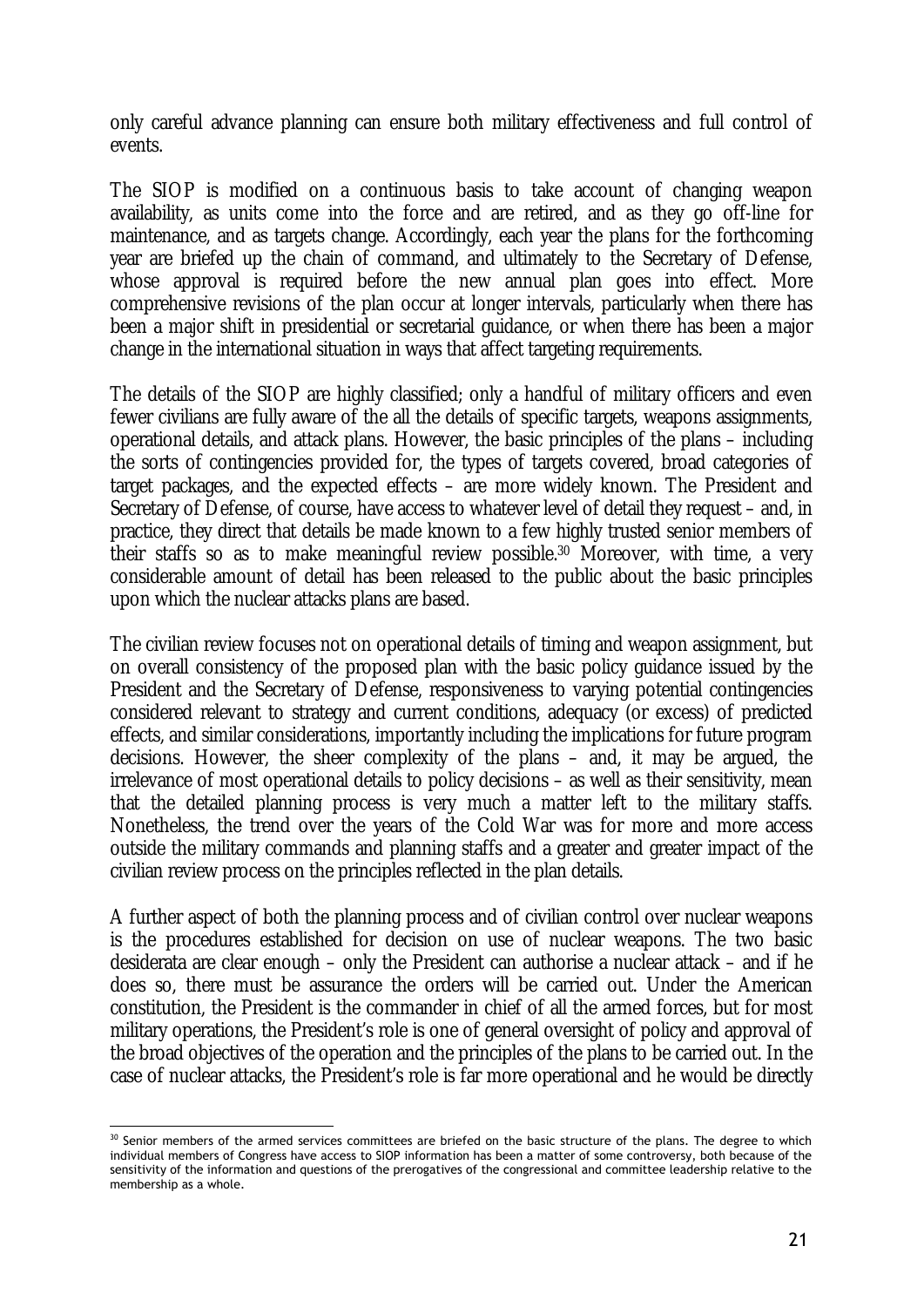involved in selecting the contingency plan to be executed.31 This awesome potential responsibility is reflected in one of the peculiar rituals of American democracy: Since the new president will immediately assume this operational authority upon inauguration, it is necessary that he be given some degree of preparation beforehand. Accordingly, it has become traditional for the president-elect to visit the Pentagon a few days before his inauguration, accompanied by a select few of his future senior advisors, for a briefing on the attacks plans and his responsibilities regarding them. Thereafter, until the day the President leaves office, he is always accompanied by a military aide who, at least by common understanding, carries with him the "nuclear football" – actually a briefcase containing the codes which the President would use to issue and authenticate an order to launch an attack – and, at least as important, by means of communication that enable him to receive information needed to make a decision and to communicate that decision through the military chain of command.32

There can be no doubt that all presidents take this responsibility seriously, but the degree to which they concern themselves with the details – or cause their senior White House advisors to do so – varies considerably. At least one President – Jimmy Carter – insisted on the preparation of quite detailed graphics and other information geared to his own sense of what data should be immediately available to him in the event he had to make an emergency decision. Others have focused on different concerns, including demanding a greater range of choices, the assurance that orders, once issued, would reach the forces, protections against unauthorised use, and provisions for continuity of legitimate decisional authority in the event of attack.

The question of authorisation of a nuclear attack has, inevitably been dominated by what has been called the "never/always" dilemma – the tension between the principle that nuclear weapons should never be used without legitimate civilian authority, which can only come from the president, and the imperative that they should always be used when such authority has been given. The concept of civilian control implies both legs of this proposition: The control cannot simply be a negative one of preventing unauthorised use; it must also encompass the affirmative. Given the possibility, even the probability, that the question would only arise in the chaotic conditions that would follow the initiation of nuclear attack on the United States, resolving this tension poses the problem of assuring that a decision can be made in time and communicated effectively under conditions of immense time pressure, limited information, and strenuous efforts both to prevent a timely decision and to interrupt its communication to the forces that would have to execute it. During the Cold War, planners and presidents needed to consider the day to day necessity of assuring that none of the thousands of nuclear weapons deployed with operational forces be detonated

<sup>1</sup> <sup>31</sup> This high degree of presidential involvement in operational military decisions traces back to the only actual precedent: the targets and timing for the 1945 attacks were determined in Washington after considerable analysis and debate. Recommendations were made by an all-civilian "Interim Committee," chaired by Secretary of War Henry Stimson. At one point Gen. Leslie Groves, commander of the Manhattan Project, objected to giving Stimson the report of a military committee on target selection until Gen. Marshall had approved it, saying it was a military operational matter. Stimson replied, "This is a question I am settling myself. General Marshall is not making that decision." L. Groves, Now It Can Be Told, (1962), p. 273-75, quoted in M. Bundy, *Danger and Survival* (Random House, London, 1988), p. 77. President Truman made the final decision.

<sup>&</sup>lt;sup>32</sup> President Carter describes the pre-inauguration briefing, the accompanying "football" and its impact in his memoirs, *Keeping Faith: Memoirs of a President*, (University of Arkansas Press, Arkansas, 1982), p. 39-40. President Clinton records the pre-inaugural briefing as "a sober reminder of the responsibilities just a few hours away," in Bill Clinton, *My Life* (Random House, New York, 2005), p. 474.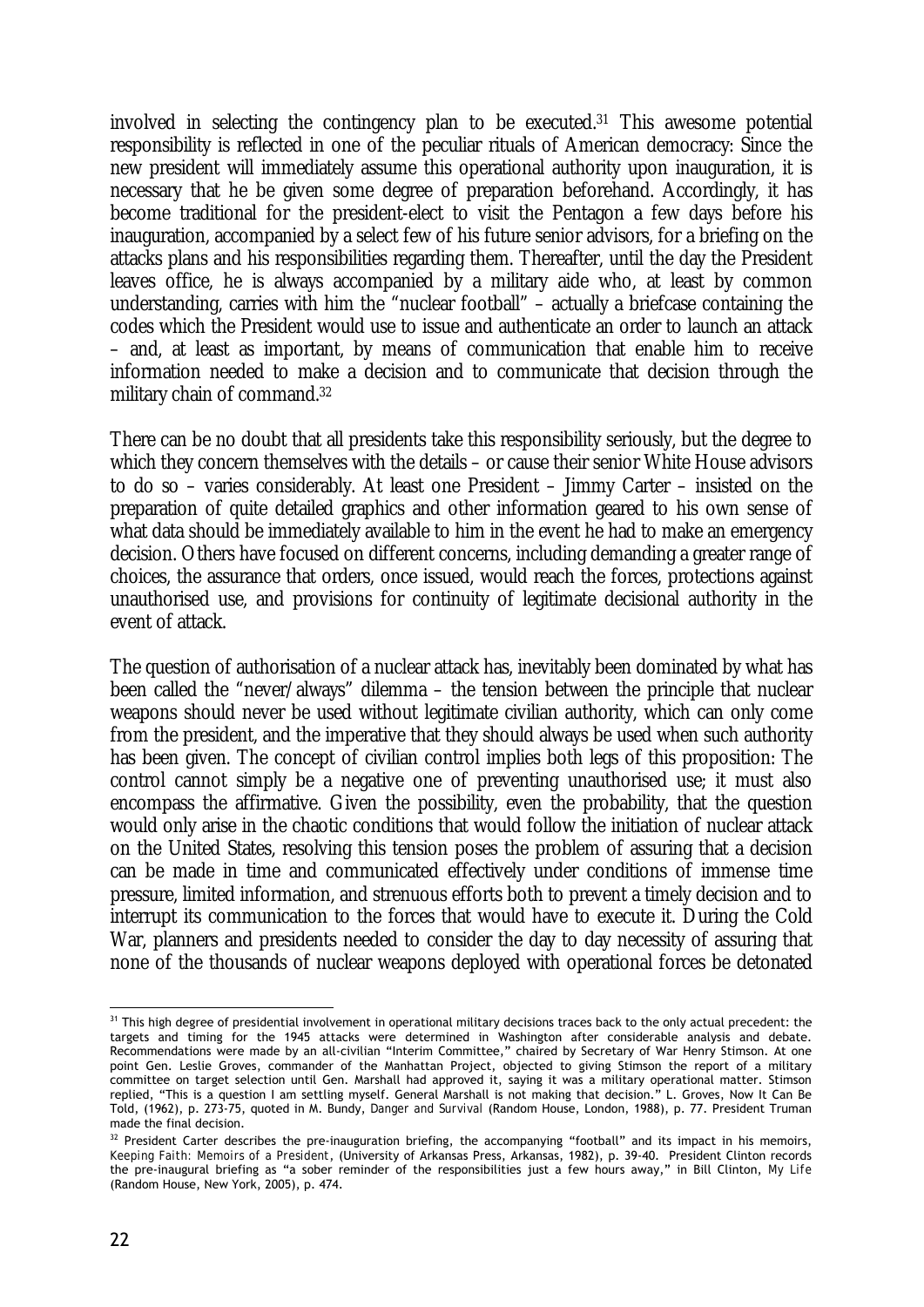without proper authority, whether by accident or usurpation. At the same time, those same planners and presidents needed to confront the possibility that there might be as few as 5 or 6 minutes between the launch of a missile from a submarine close to the east coast of the United States and its impact over Washington DC accompanied by a massive effort to disrupt, jam, and destroy communication links between the President and the nuclear bombers, missiles, and submarines.

To some degree, of course, this dilemma has, like much else about nuclear weapons, been eased by the end of the US-Soviet confrontation, but it still exists, and still needs to be addressed. The danger of unauthorised use – the "never" horn of the dilemma – has been addressed both at a technological and a human level. Beginning as far back as four or five decades ago, nuclear weapons began to be fitted with what are generically known as Permissive Action Links or PALs – devices that, in effect, "lock" the weapon and that cannot be released without external information – a "key" – that would come only with an order to launch an attack. These devices have now been installed on all deployed US weapons – and indeed have been refined in recent years to address not only the problem of accident or usurpation by those in legitimate possession of the weapons but the conceptually and technically distinct problem of tampering or seizure by outsiders. Equally important, many would argue, as "never" assurances, are the measures that rely not on technological devices – which are in principle potentially liable to disablement or bypassing, given sufficient time and expertise – but on other mechanisms of control. These include "personnel reliability programs" that attempt to ensure that individuals with access to nuclear weapons are stable, loyal and otherwise worthy of the trust given them, as well as elaborate requirements for authentication of any execute order, involvement of multiple independent individuals, and redundant confirmation arrangements. These measures have the virtue of simultaneously addressing both elements: they bring to bear a range of factors that will both prevent improper or unauthorised use of the weapons and will assure execution of proper orders.

At the same time, steps have been taken to cover the "always" problem. These include investment in multiple redundant links between the President and the forces, and measures for presidential succession, delegation of certain authorities to legitimate successor decisionmakers, and continuity of civilian government. For understandable reasons, the details of exactly how decisions would be made and communicated in the event of a successful "decapitation" of the normal government are treated as among the most sensitive secrets of the American system, because the measures taken, if known, might themselves be vulnerable to disruption.33

<sup>&</sup>lt;u>.</u>  $33$  The possibility of terrorist attacks has meant more attention has been focused on the continuity of government issues in the post-Cold War context, though the problem, serious enough, is somewhat eased by the reduced need in the event of a terrorist attack for immediate retaliation decisions of massive purport that dominated the issue in prior contexts.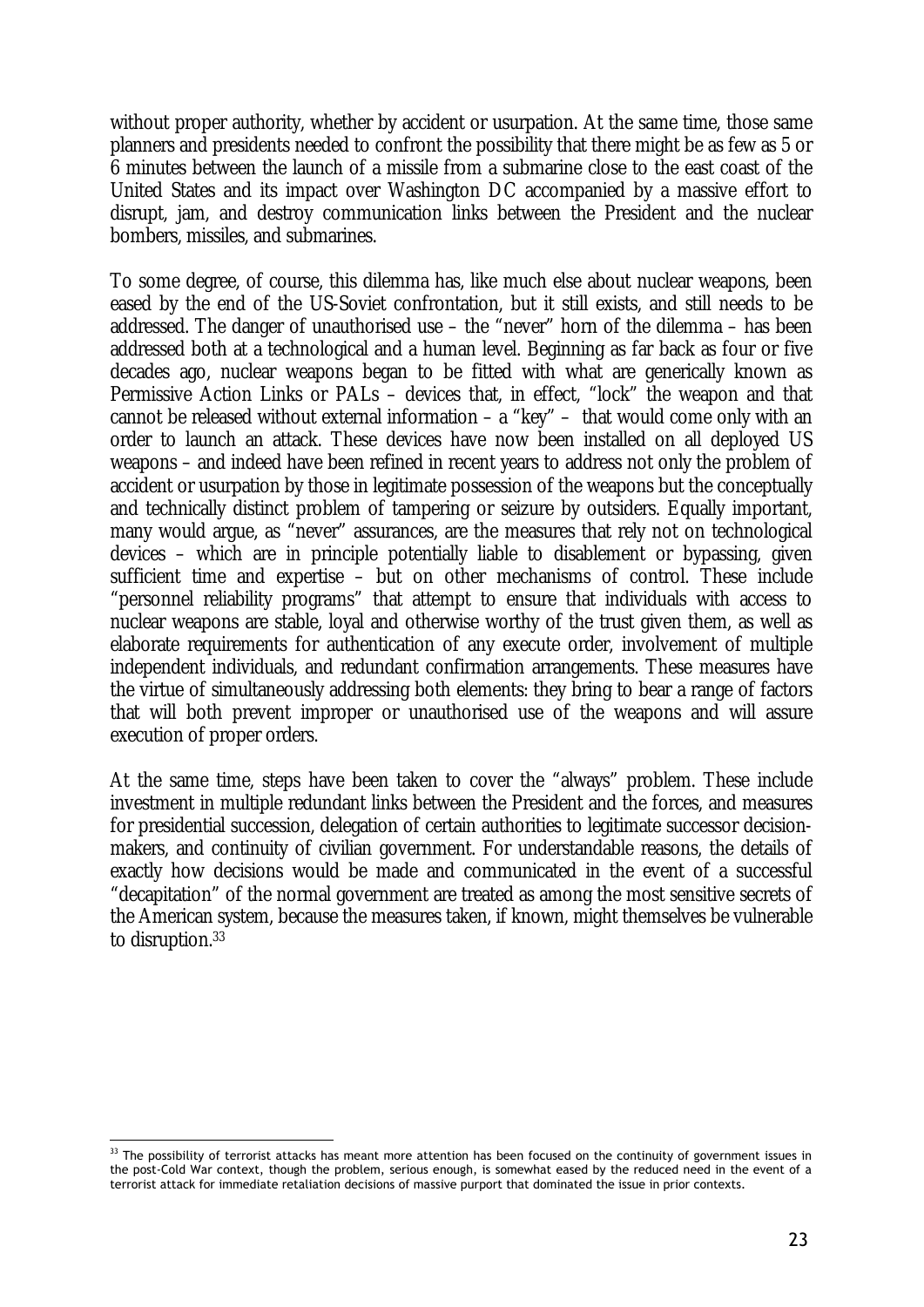### **5.2. Nuclear Weapons' Programs and Funding as Instruments of Civilian Control**

A major instrument of civilian and democratic control over the US military's nuclear establishment is control over programs and budgets, a control that, unlike attack planning and even doctrine, the executive shares with the Congress. Ultimately, the shape and character of the nuclear force depend on decisions about acquiring and modernising delivery system (missiles, bombers, and, in prior times, tactical systems), manning levels, and command and control systems – and setting priorities for these elements devoted to the nuclear force relative to those for other missions. Nuclear forces are subject to the same budget and programming process as other military systems. All military programs, including those for the acquisition and support of nuclear forces, are subject to the control of the Secretary of Defense through his authority to formulate and recommend to the President, and through him to Congress, the funding and authorisation for all military programs. 34 "Requirements" are defined by the military, with a strong input from the operational commanders – STRATCOM in the case of nuclear forces – within broad strategic policy guidance set by the President and Secretary of Defense. However, the budget and programming process that sets priorities as among the various competing missions and elements of the military is under the direction of the Secretary of Defense, and functions within the broad fiscal guidelines set by the President through the Office of Management and Budget (OMB) – all very much subject to the will of Congress.

Nuclear forces have – from the very beginning, and to a much greater extent since the end of the Cold War – been seen by the military as competitive with conventional forces in the allocation of funds. Even in the periods of greatest investment in nuclear forces during the Cold War, the share of the defence budget devoted to nuclear forces was much less than that devoted to the conventional forces. However, major nuclear weapons systems tended to receive far more detailed consideration at senior levels – in the DOD, in the White House, and in Congress – than comparably expensive conventional programs. This was partly due to the high individual costs of programs, but more to their perceived political sensitivity and links to arms control policy. Certainly there was intensive public attention, media coverage, and congressional debate on most of the major programs – including the missile build-up of the early 1960s, the controversy over ballistic missile defences in the early 1970s, and responses to the alleged "window of vulnerability" of intercontinental ballistic missiles (ICBM) in the late 1970s and early 1980s and the various responses, ultimately leading to the deployment of MX ICBMs. This level of attention accorded to nuclear programs has considerably faded with the diminishing role of nuclear weapons in national strategy, and the concomitant long "holiday" in the procurement of any major nuclear weapon delivery system and the fading of the once-bitter controversies over strategic arms control.

<sup>&</sup>lt;u>.</u> <sup>34</sup> The nuclear warheads and bombs themselves and their supporting infrastructure are not funded or managed by the Department of Defense, but through the Department of Energy. Their costs, however, are included in the "national defense" part of the budget and, as explained below, the DOD has a substantial voice in decisions on them.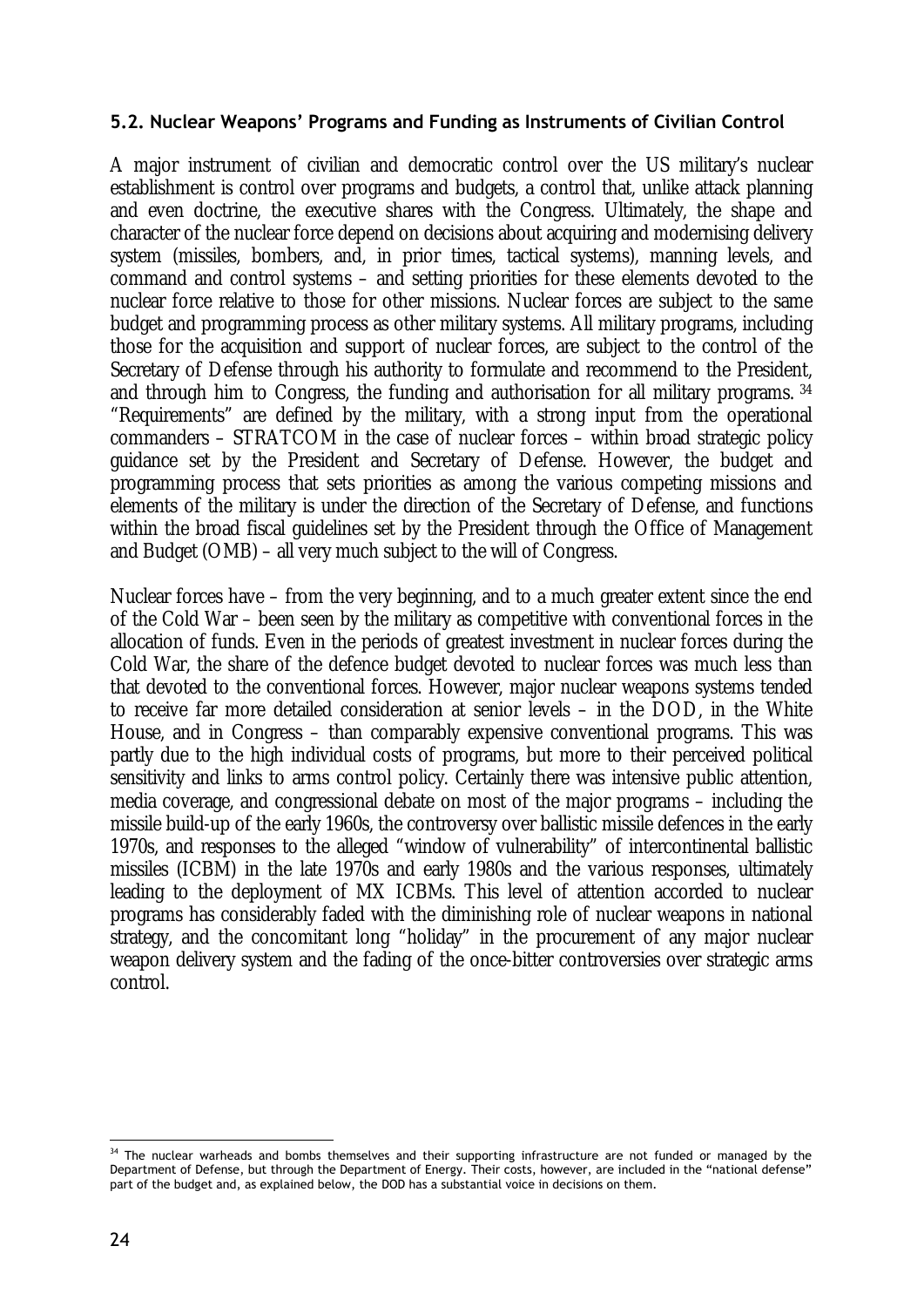### **6. General Observations and Recommendations**

The mechanisms for democratic, constitutional control of armed forces that are appropriate to a particular country will depend to a considerable degree on its broader political culture, traditional patterns of civil-military relations, its strategic and security situation, its overall structure, and its history – and on its degree of democratic development. For example, in a democracy with a strong executive with effective ability to secure a virtually automatic parliamentary majority, the parliament will not have a particularly powerful voice in nuclear matters. Workable and acceptable practices will almost certainly be different for large forces and for small forces, and for countries that regard themselves as under existential threat for which nuclear weapons provide a key element of deterrence compared to countries that have nuclear weapons for quite different reasons. Having said this, the following general observations and recommendations concerning democratic and civilian control of nuclear weapons can be made.

- A nation's nuclear weapons programs are very much properly subject to political control, if anything even more than for conventional military forces;
- "Democratic" control is not synonymous with "civilian" or "political" control. A thoroughly non-democratic regime may exercise strong control over a state's military institutions, including over nuclear weapons, without that control being in any sense "democratic";
- The goal is democratic governance of all critical aspects of a nation's possession of nuclear weapons, not simply the ultimate authority over their actual use. Governance embraces not just "whose finger is on the button" but also who takes decisions on acquiring the weapons, on the shape and scale of the force, on the place of nuclear weapons in the national security strategy, on strategy and doctrine, and on advance planning for possible use;
- As with other aspects of control of military forces, the main locus of democratic authority over nuclear weapons is the executive, which must have the acknowledged legitimacy, access to information, and staff support needed to make its formal authority meaningful. Since in a democracy, the executive is itself a part of the democratic system (whether directly elected or selected by an elected parliament to which it is accountable), executive control is itself an important element of democratic control;
- The ultimate decision on use of nuclear weapons must be in the hands of the politically responsible leadership of the government. This entails full access by that leadership to the details of capabilities, plans and procedures, and meaningful on-going review of them by the civilian authorities;
- In maintaining civilian, democratically responsible control over nuclear weapons (as well as minimising the potential for accidents or misappropriation), technical devices that, in effect, require an outside "key" controlled by the political authority play an important part. Almost equally important, however, are measures that build on military discipline and requirements for adherence to prescribed procedures and clear authentication by multiple individuals, rather than strictly mechanical devices;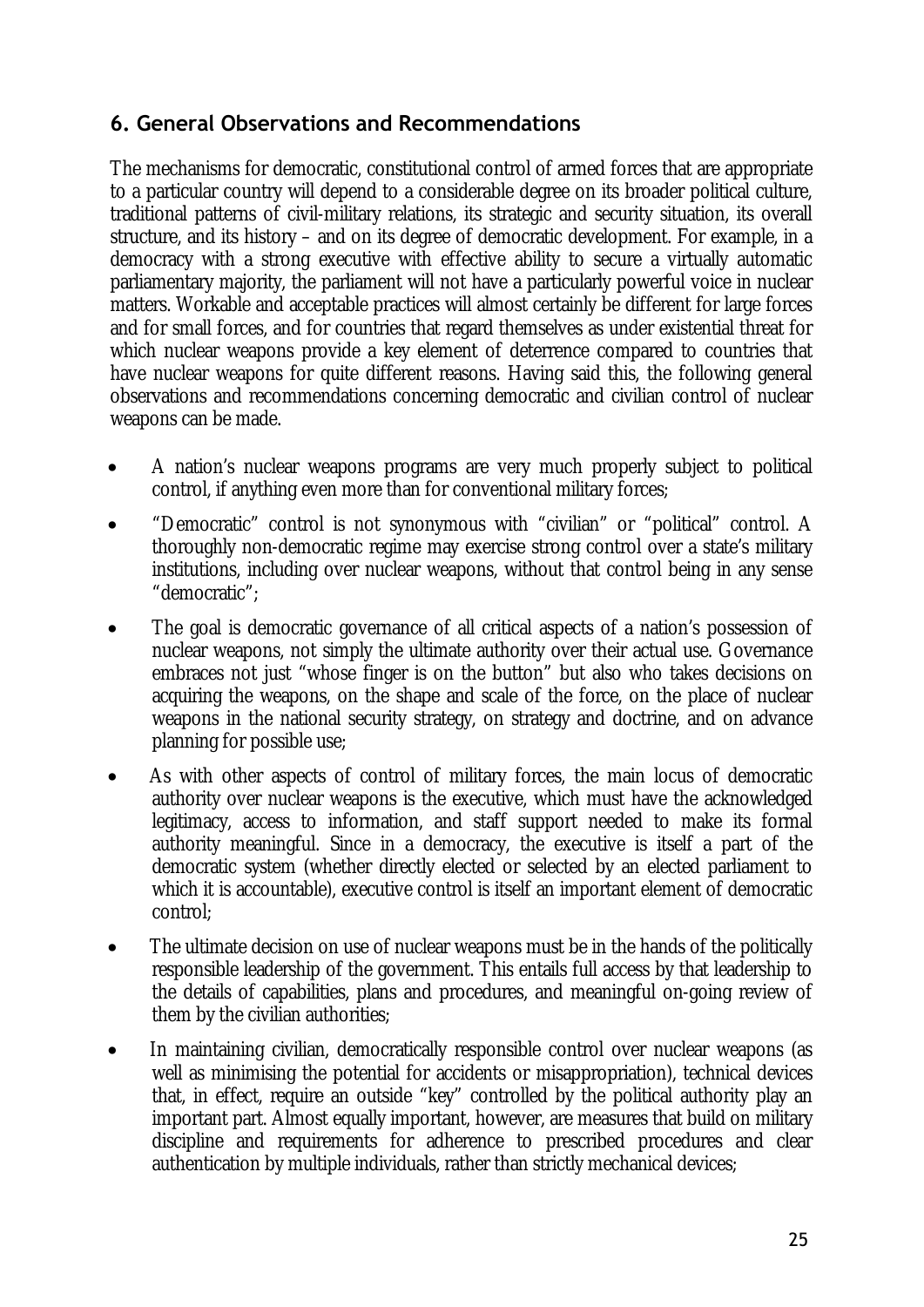- It is by no means inconsistent with the principle of democratic control that there should be procedures, including for continuity of succession to authority and delegation of authority in extreme conditions – themselves set by the democratically selected executive or the elected parliament, or both – to protect against the possibility of hostile efforts to disrupt the mechanisms by which decisions would be made and communicated;
- In a similar way to the military units that operate the weapons, the scientific-industrial community that builds and maintains them is a critical object of political control; it cannot be a world unto itself – but it can be a significant source of advice and oversight, and act as a counterweight to purely military (or political) perspectives. Neither the military nor the scientific constituencies should be allowed to exempt nuclear weapons programs and priorities from normal or executive and legislative controls over approval, funding, or oversight;
- However, democracy not only means action by elected executive officials, but a system of accountability and shared power. Parliamentary institutions both can, and should, uphold democratic principles and have a meaningful role in decisions on programs and budgets, help ensure democratic control by prescribing by law procedures to be used within the executive, and do so without compromising legitimate security interests. Mechanisms can be created to permit parliamentary oversight without dangerously sacrificing necessary confidentiality;
- While there are legitimate reasons for secrecy about many details of nuclear weapons and for reserving many operational plans and decisions to executive action, public debate is a necessary condition of democratic control. Consequently, a democratic system of control over nuclear weapons – and the opportunity for informed and relevant debate – entails acceptance by the executive of the responsibility to make public sufficient information concerning their existence, their basic characteristics and the ways in which they are intended to support the nation's overall security strategy and requirements – for meaningful public understanding and discussion.